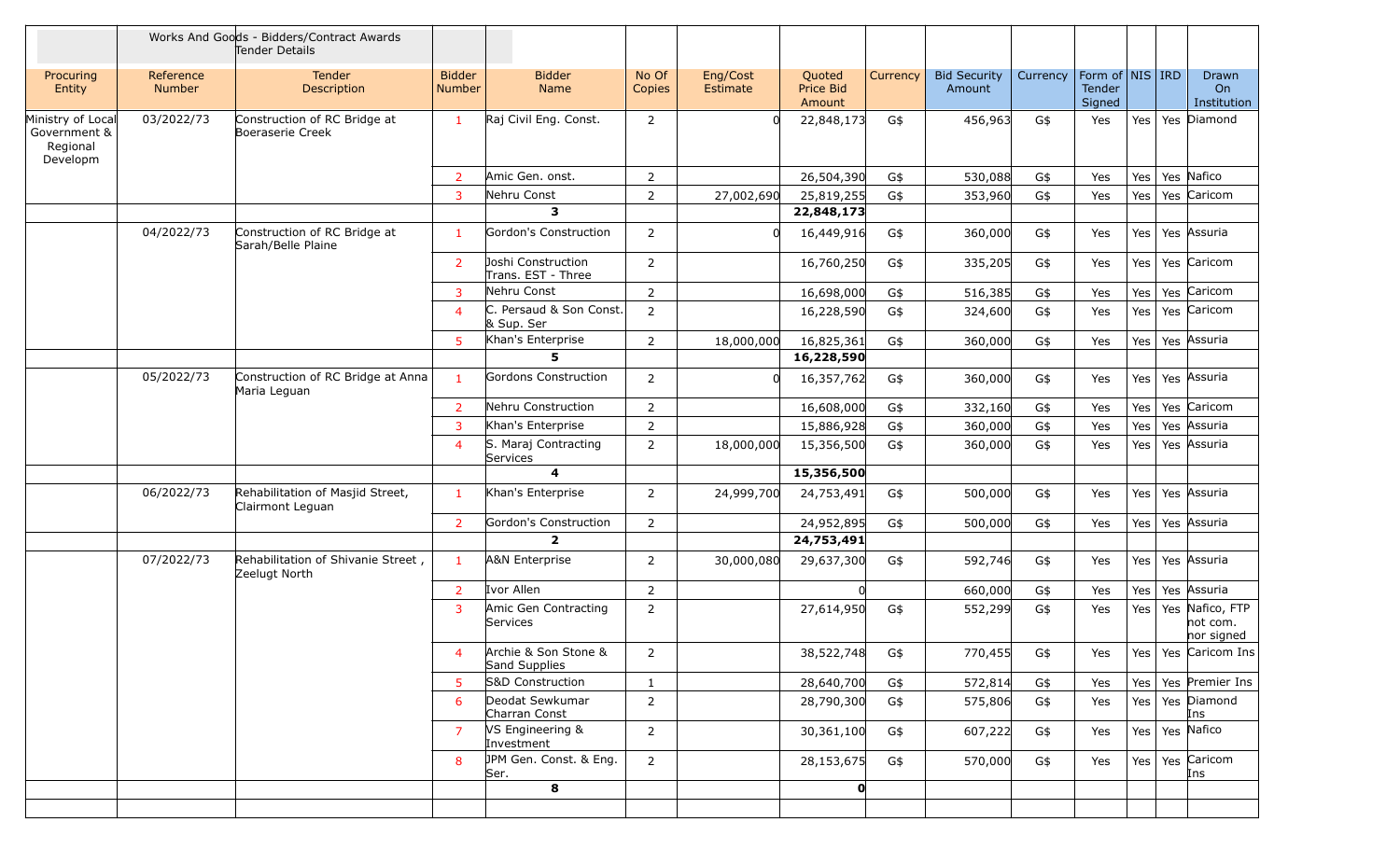|                                                           |                            | Works And Goods - Bidders/Contract Awards<br>Tender Details                                                |                                |                                                          |                 |                      |                               |          |                               |          |                             |            |            |                            |
|-----------------------------------------------------------|----------------------------|------------------------------------------------------------------------------------------------------------|--------------------------------|----------------------------------------------------------|-----------------|----------------------|-------------------------------|----------|-------------------------------|----------|-----------------------------|------------|------------|----------------------------|
| Procuring<br>Entity                                       | Reference<br><b>Number</b> | <b>Tender</b><br>Description                                                                               | <b>Bidder</b><br><b>Number</b> | <b>Bidder</b><br>Name                                    | No Of<br>Copies | Eng/Cost<br>Estimate | Quoted<br>Price Bid<br>Amount | Currency | <b>Bid Security</b><br>Amount | Currency | Form of<br>Tender<br>Signed | <b>NIS</b> | <b>IRD</b> | Drawn<br>On<br>Institution |
| Ministry of<br>Amerindian<br>Affairs                      | 01/2022/16                 | Supply and delivery of Fourteen (14) All<br>Terrains Vehicles                                              | $\mathbf{1}$                   | Marics & Company Ltd                                     | $\overline{2}$  | $\Omega$             | 27,052,200                    | G\$      | 541,044                       | G\$      | Yes                         | Yes        |            | Yes Assuria                |
|                                                           |                            |                                                                                                            | $\overline{2}$                 | RRT Ent. & Company<br>Ltd                                | $\overline{2}$  |                      | 23,530,500                    | G\$      | 470,610                       | G\$      | Yes                         | Yes        |            | Yes Premier                |
|                                                           |                            |                                                                                                            | $\overline{3}$                 | General Equipment Guy.<br>Ltd                            | $\overline{2}$  |                      | 55,132,308                    | G\$      | 1,102,645                     | G\$      | Yes                         | Yes        |            | Yes Assuria                |
|                                                           |                            |                                                                                                            |                                | $\overline{\mathbf{3}}$                                  |                 |                      | 23,530,500                    |          |                               |          |                             |            |            |                            |
| Ministry of Local<br>Government &<br>Regional<br>Developm | 01/2022/73                 | Construction of RC Bridge at Mootoo<br>Leonora                                                             | $\mathbf{1}$                   | DN&D Civil Eng. Ser.                                     | 1               |                      | 14,506,842                    | G\$      | 290,137                       | G\$      | Yes                         | Yes        |            | Yes Caricom                |
|                                                           |                            |                                                                                                            | $\overline{2}$                 | <b>RN</b> Construction                                   | $\overline{2}$  |                      | 14,674,322                    | G\$      | 293,486                       | G\$      | Yes                         | Yes        |            | Yes Caricom                |
|                                                           |                            |                                                                                                            | 3                              | TPM Gen. Const. & Eng.<br>Ser.                           | $\overline{2}$  |                      | 15,679,861                    | G\$      | 320,000                       | G\$      | Yes                         | Yes        |            | Yes Caricom                |
|                                                           |                            |                                                                                                            | $\overline{4}$                 | <b>A&amp;N Enterprise</b>                                | $\overline{2}$  |                      | 16,355,694                    | G\$      | 327,114                       | G\$      | Yes                         | Yes        | Yes        | Assuria                    |
|                                                           |                            |                                                                                                            | 5                              | <b>AMIC General</b><br>Contracting Services              | $\overline{2}$  |                      | 16,267,078                    | G\$      | 530,088                       | G\$      | Yes                         | Yes        |            | Yes Nafico                 |
|                                                           |                            |                                                                                                            | 6                              | Joshi Const. & Trans.<br>Est. - Three                    | 2               |                      | 16,586,615                    | G\$      | 331,733                       | G\$      | Yes                         | Yes        |            | Yes Caricom                |
|                                                           |                            |                                                                                                            | $\overline{7}$                 | S&K Const. Consul. Ser.<br>& Gen. Sup. Inc               | $\overline{2}$  |                      | 18,367,574                    | G\$      | 367,351                       | G\$      | Yes                         | Yes        |            | Yes Caricom                |
|                                                           |                            |                                                                                                            | 8                              | MK Haniff Const. Ser                                     | $\overline{2}$  |                      | 15,511,510                    | G\$      | 310,230                       | G\$      | Yes                         | Yes        | Yes        | (Caricom)                  |
|                                                           |                            |                                                                                                            | 9                              | DR Engineering                                           | $\overline{2}$  | 17,015,000           | 16,120,745                    | G\$      | 322,415                       | G\$      | Yes                         | Yes        |            | Yes Nafico                 |
|                                                           |                            |                                                                                                            |                                | 9                                                        |                 |                      | 14,506,842                    |          |                               |          |                             |            |            |                            |
| Ministry of<br>Amerindian<br>Affairs                      | 02/2022/16                 | Supply and Delivery and Fresh ration<br>for the Amerindian Residence and<br>Hinterland Scholarship Student | $\mathbf{1}$                   | AZ Halaal Butchery                                       | 1               |                      | 23,531,030                    | G\$      | 470,621                       | G\$      | Yes                         | Yes        |            | Yes Premier<br>Ins         |
|                                                           |                            |                                                                                                            | $\overline{2}$                 | Memorex Enterprises L3                                   |                 |                      |                               |          | 85,000                        | G\$      |                             |            |            |                            |
|                                                           |                            |                                                                                                            | $\overline{2}$                 | Memorex Enterprises L2                                   |                 |                      |                               |          | 30,000                        | G\$      |                             |            |            |                            |
|                                                           |                            |                                                                                                            | $\overline{2}$                 | Memorex Enterprises                                      | $\mathbf{1}$    |                      | 29,341,275                    | G\$      | 400,000                       | G\$      | Yes                         | Yes        |            | Yes Assuria                |
|                                                           |                            |                                                                                                            | $\overline{2}$                 | Memorex Enterprises L3                                   |                 |                      |                               |          | 110,000                       | G\$      |                             |            |            |                            |
|                                                           |                            |                                                                                                            | 3                              | Quality Plus Investent                                   | 1               |                      | 17,117,000                    | G\$      | 342,340                       | G\$      | Yes                         | Yes        |            | Yes Premier<br>Ins         |
|                                                           |                            |                                                                                                            | $\overline{4}$                 | Paradise Food Product                                    |                 |                      | 32,727,090                    | G\$      | 654,542                       | G\$      | Yes                         | Yes        |            | Yes Diamond                |
|                                                           |                            |                                                                                                            | 5                              | Guybiz Establishment                                     | $\overline{2}$  |                      | 29,342,630                    | G\$      | 568,031                       | G\$      | Yes                         | Yes        |            | Yes Assuria                |
|                                                           |                            |                                                                                                            | 6                              | Om's Fresh Fruits<br>Vegetables & Catering<br>Ser. (Alt) | $\mathbf{1}$    |                      | 5,000,000                     | G\$      |                               |          |                             |            |            |                            |
|                                                           |                            |                                                                                                            | -6                             | Om's Fresh Fruits<br>Vegetables & Catering<br>Services   | $\mathbf{1}$    |                      | 10,354,000                    | G\$      | 207,080                       | G\$      | Yes                         | Yes        |            | Yes Assuria                |
|                                                           |                            |                                                                                                            | 7                              | Fast Track Metal & Gen.<br>Con. Ser.                     | $\mathbf{1}$    |                      | 14,086,942                    | G\$      |                               |          | Yes                         | Yes        |            | Yes No bid sec.<br>seen    |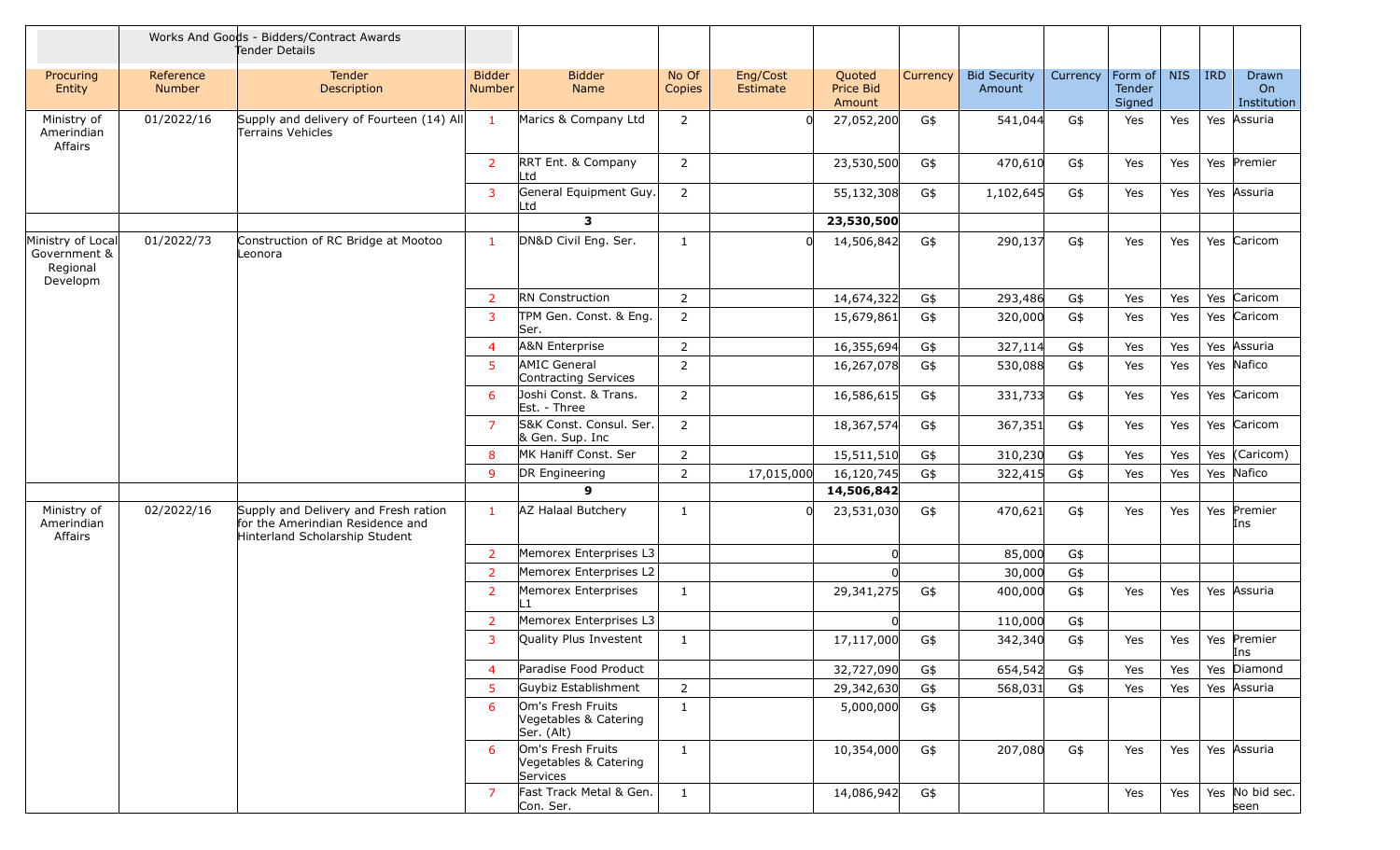|                                                           |                     | Works And Goods - Bidders/Contract Awards<br>Tender Details                                            |                                |                                             |                 |                      |                               |          |                               |          |                             |            |            |                            |
|-----------------------------------------------------------|---------------------|--------------------------------------------------------------------------------------------------------|--------------------------------|---------------------------------------------|-----------------|----------------------|-------------------------------|----------|-------------------------------|----------|-----------------------------|------------|------------|----------------------------|
| Procuring<br>Entity                                       | Reference<br>Number | Tender<br>Description                                                                                  | <b>Bidder</b><br><b>Number</b> | <b>Bidder</b><br>Name                       | No Of<br>Copies | Eng/Cost<br>Estimate | Quoted<br>Price Bid<br>Amount | Currency | <b>Bid Security</b><br>Amount | Currency | Form of<br>Tender<br>Signed | <b>NIS</b> | <b>IRD</b> | Drawn<br>On<br>Institution |
|                                                           | 02/2022/16          |                                                                                                        | 8                              | <b>DBL</b> Group                            | $\mathbf{1}$    |                      | 13,035,750                    | G\$      | 260,735                       | G\$      | Yes                         | Yes        |            | Yes Caricom                |
|                                                           |                     |                                                                                                        | $\mathbf{q}$                   | Congenial Super Centre                      | $\mathbf{1}$    |                      | 40,048,785                    | G\$      | 800,976                       | G\$      | Yes                         | Yes        | Yes        | Assuria                    |
|                                                           |                     |                                                                                                        | 10                             | P. Ramroop & Sons                           | $\mathbf{1}$    |                      | 16,254,875                    | G\$      | 325,098                       | G\$      | Yes                         | Yes        | Yes        | Caricom                    |
|                                                           |                     |                                                                                                        | 11                             | General Distributors                        | $\mathbf{1}$    |                      | 22,517,030                    | G\$      | 1,500,000                     | G\$      | Yes                         | Yes        |            | Yes Caricom                |
|                                                           |                     |                                                                                                        | 12                             | Kerry Jarvis                                | $\mathbf{1}$    |                      | 21,026,368                    | G\$      | 521,536                       | G\$      | Yes                         | Yes        | Yes        | Premier<br>Ins             |
|                                                           |                     |                                                                                                        | 13                             | AAA Rahaman                                 | 1               |                      | 6,623,400                     | G\$      | 116,200                       | G\$      | Yes                         | Yes        | Yes        | Assuria                    |
|                                                           |                     |                                                                                                        | 14                             | Suri's Grocery & Fresh<br>Produce L2&3      |                 |                      | 12,698,000                    | G\$      | 77,960                        | G\$      | Yes                         | Yes        | Yes        |                            |
|                                                           |                     |                                                                                                        | 14                             | Suri's Grocery & Fresh<br>Produce L2&3      |                 |                      |                               |          | 176,000                       |          |                             |            |            |                            |
|                                                           |                     |                                                                                                        |                                | 19                                          |                 |                      | n                             |          |                               |          |                             |            |            |                            |
| Ministry of Local<br>Government &<br>Regional<br>Developm | 02/2022/73          | Construction of RC Bridge at Ocean<br>Garden, Meten Meer Zorg                                          | $\mathbf{1}$                   | DR Engineering                              | $\overline{2}$  |                      | 17,589,998                    | G\$      | 351,800                       | G\$      | Yes                         | Yes        |            | Yes Nafico                 |
|                                                           |                     |                                                                                                        | $\overline{2}$                 | Amic General<br>Contracting Servics         | $\overline{2}$  |                      | 17,715,776                    | G\$      | 350,036                       | G\$      | Yes                         | Yes        |            | Yes Nafico                 |
|                                                           |                     |                                                                                                        | 3                              | S&K Const. Consul. Ser.<br>& Gen. Sup.      | 2               |                      | 19,576,613                    | G\$      | 391,532                       | G\$      | Yes                         | Yes        |            | Yes Caricom                |
|                                                           |                     |                                                                                                        | $\overline{\mathcal{A}}$       | Joshi Const. & Trans.<br>Est.               |                 |                      | 17,115,452                    | G\$      | 342,309                       | G\$      | Yes                         | Yes        |            | Yes Caricom                |
|                                                           |                     |                                                                                                        | 5                              | JPM Gen. Const. &Eng<br>Services            | 2               |                      | 16,393,042                    | G\$      | 350,000                       | G\$      | Yes                         | Yes        |            | Yes Caricom                |
|                                                           |                     |                                                                                                        | 6                              | A&N Enterprise                              | $\overline{2}$  |                      | 17,507,072                    | G\$      | 350,141                       | G\$      | Yes                         | Yes        | Yes        | Assuria                    |
|                                                           |                     |                                                                                                        | $\overline{7}$                 | S. Maraj Contracting<br><b>Ser</b>          | $\overline{2}$  |                      | 20,521,137                    | G\$      | 360,000                       | G\$      | Yes                         | Yes        | Yes        | Assuria                    |
|                                                           |                     |                                                                                                        | 8                              | DN&D Civil Eng.<br>Services                 | 1               |                      | 16,724,100                    | G\$      | 334,482                       | G\$      | Yes                         | Yes        |            | Yes Caricom                |
|                                                           |                     |                                                                                                        | $\mathbf{q}$                   | MK Haniff Contracting<br>Service            | $\overline{2}$  |                      | 16,331,945                    | G\$      | 326,638                       | G\$      | Yes                         | Yes        |            | Yes Caricom<br>(Copy)      |
|                                                           |                     |                                                                                                        | 10                             | Raj Civil Eng. Const.                       | $\overline{2}$  | 18,343,000           | 16,014,360                    | G\$      | 320,287                       | G\$      | Yes                         | Yes        | Yes        | Diamond                    |
|                                                           |                     |                                                                                                        |                                | 10                                          |                 |                      | 16,014,360                    |          |                               |          |                             |            |            |                            |
| Ministry of<br>Amerindian<br>Affairs                      | 03/2022/16          | Supply and Delivery of Twenty Two (22)<br>New Electric Machine/ Manual Sewing<br>Machine with cabinets |                                | HR Distributors                             | $\overline{z}$  |                      | 3,520,000                     | G\$      | 70,400                        | G\$      | Yes                         | Yes        |            | Yes Assuria                |
|                                                           |                     |                                                                                                        | $\overline{2}$                 | S&K Const. Consul. Ser.<br>& Gen. Sup. Inc. | $\overline{2}$  |                      | 4,368,496                     | G\$      | 87,370                        | G\$      | Yes                         | Yes        |            | Yes Caricom                |
|                                                           |                     |                                                                                                        | 3                              | Guybiz Establishment                        | $\overline{2}$  |                      | 3,733,400                     | G\$      | 74,668                        | G\$      | Yes                         | Yes        |            | Yes Assuria                |
|                                                           |                     |                                                                                                        |                                | 3                                           |                 |                      | 3,520,000                     |          |                               |          |                             |            |            |                            |
| Ministry of Local<br>Government &<br>Regional<br>Developm | 05/2022/13          | Construction of Access road to<br>Blairmont Waste Management Facility-<br>Phase 1                      | $\mathbf{1}$                   | Dundas Const Inc                            | $\overline{2}$  | 0                    | 129,655,900                   | G\$      | 2,593,118                     | G\$      | Yes                         | Yes        |            | Yes Caricom                |
|                                                           |                     |                                                                                                        | $\overline{2}$                 | Shaffeeullah Sawmill                        | $\overline{2}$  |                      | 195,115,030                   | G\$      | 390,301                       | G\$      | Yes                         | Yes        |            | Yes Assuruia               |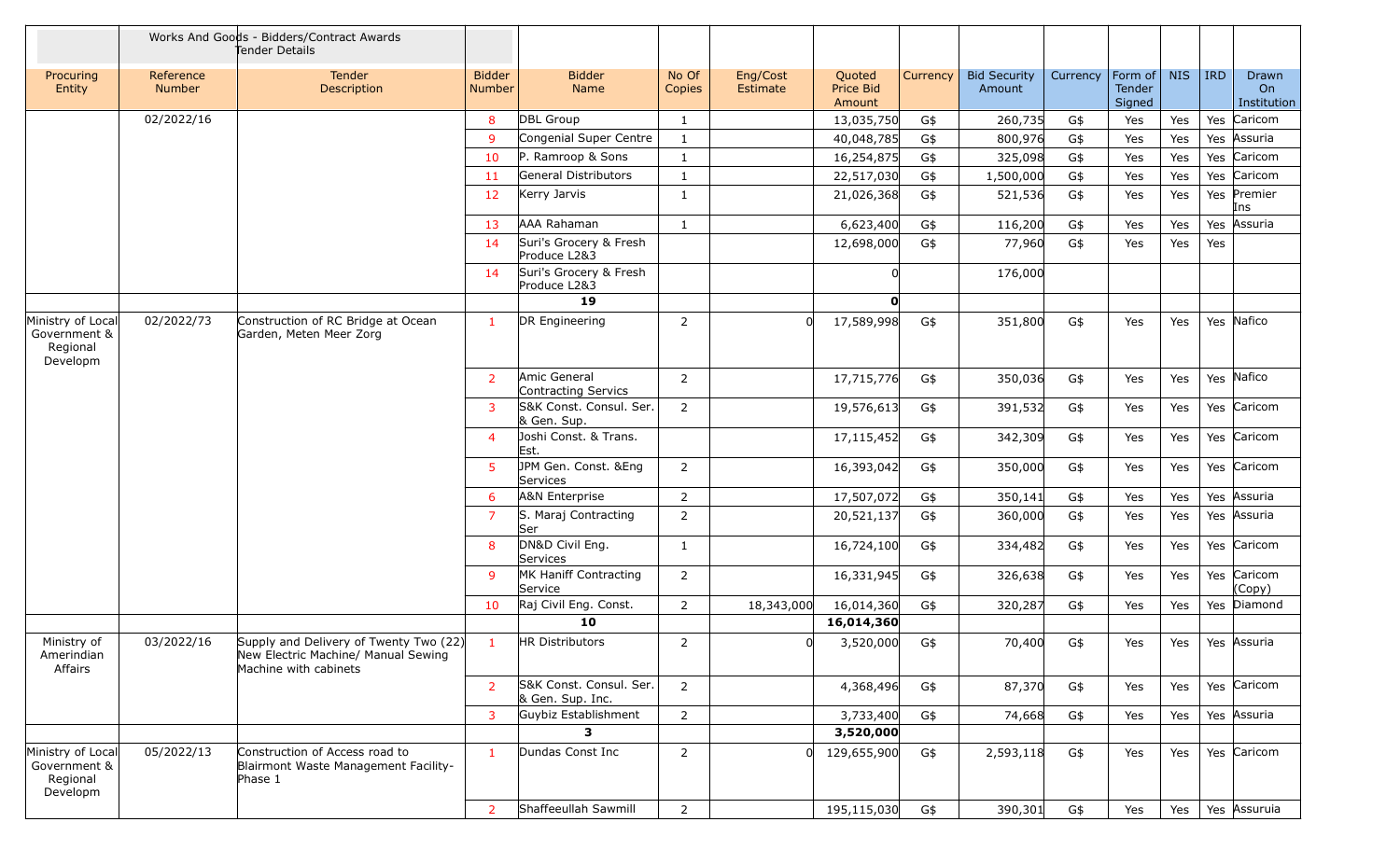|                                                           |                     | Works And Goods - Bidders/Contract Awards<br>Tender Details                             |                                |                                       |                 |                      |                               |          |                               |          |                             |            |            |                                         |
|-----------------------------------------------------------|---------------------|-----------------------------------------------------------------------------------------|--------------------------------|---------------------------------------|-----------------|----------------------|-------------------------------|----------|-------------------------------|----------|-----------------------------|------------|------------|-----------------------------------------|
| Procuring<br>Entity                                       | Reference<br>Number | Tender<br><b>Description</b>                                                            | <b>Bidder</b><br><b>Number</b> | <b>Bidder</b><br>Name                 | No Of<br>Copies | Eng/Cost<br>Estimate | Quoted<br>Price Bid<br>Amount | Currency | <b>Bid Security</b><br>Amount | Currency | Form of<br>Tender<br>Signed | <b>NIS</b> | <b>IRD</b> | Drawn<br>On<br>Institution              |
|                                                           | 05/2022/13          |                                                                                         | 3                              | Advanced Environmental<br>Solutions   | $\overline{2}$  | 135,733,950          | 126,457,650                   | G\$      | 1,200,000                     | G\$      | Yes                         | Yes        |            | Yes Hand In<br>Hand                     |
|                                                           |                     |                                                                                         |                                | 3                                     |                 |                      | 126,457,650                   |          |                               |          |                             |            |            |                                         |
|                                                           | 06/2022/13          | Rehabilitation of Rose hall Municipal<br>landfill Access Road                           | 1                              | S. Lorricks Contracting<br><b>SER</b> | 2               |                      | 59,192,100                    | G\$      | 1,183,840                     | G\$      | Yes                         | Yes        |            | Yes Premier<br>Ins                      |
|                                                           |                     |                                                                                         | $\overline{2}$                 | Shaffeeullah Sawmill                  | $\overline{2}$  |                      | 63,331,840                    | G\$      | 1,266,037                     | G\$      | Yes                         | Yes        | Yes        | Assuria                                 |
|                                                           |                     |                                                                                         | 3                              | Advanced Environmental<br>Solutions   | $\overline{2}$  |                      | 49,580,630                    | G\$      | 1,200,000                     | G\$      | Yes                         | Yes        |            | Yes Hand In<br>Hand                     |
|                                                           |                     |                                                                                         | $\overline{4}$                 | <b>GDF Logistic Services</b>          | $\mathbf{1}$    | 55,624,295           | 53,220,340                    | G\$      | 1,073,820                     | G\$      | Yes                         | Yes        |            | Yes Premier<br>Ins                      |
|                                                           |                     |                                                                                         |                                | 4                                     |                 |                      | 49,580,630                    |          |                               |          |                             |            |            |                                         |
| Ministry of Legal<br>Affairs                              | 06/2022/52          | Supply and delivery of two New SUVs                                                     | $\mathbf{1}$                   | Ansa Motors Guyana<br>Inc             | $\mathbf{1}$    |                      | 13,566,000                    | G\$      | 271,320                       | G\$      | Yes                         | Yes        |            | Yes Premier<br>Ins                      |
|                                                           |                     |                                                                                         | $\overline{2}$                 | Rudisa Motor Company                  | $\overline{2}$  |                      | 13,680,000                    | G\$      | 240,000                       | G\$      | Yes                         | Yes        |            | Yes GTM                                 |
|                                                           |                     |                                                                                         | 3                              | BM Soat Auto Sales                    | $\mathbf 0$     |                      | 11,600,000                    | G\$      | 232,000                       | G\$      | Yes                         | Yes        |            | Yes Caricom                             |
|                                                           |                     |                                                                                         | $\overline{4}$                 | Ideal Auto Inc                        | $\overline{2}$  |                      | 20,520,000                    | G\$      | 410,400                       | G\$      | Yes                         | Yes        |            | Yes Nafico                              |
|                                                           |                     |                                                                                         | 5                              | Massy Motors Guyana<br>Ltd            | $\overline{2}$  |                      | 11,600,000                    | G\$      | 232,000                       | G\$      | Yes                         | Yes        |            | Yes RBL                                 |
|                                                           |                     |                                                                                         | 6                              | Marics & Compnay Ltd                  | $\overline{2}$  |                      | 16,065,304                    | G\$      | 321,306                       | G\$      | Yes                         | Yes        |            | Yes Assuria                             |
|                                                           |                     |                                                                                         | $\overline{7}$                 | RRT Ent. & Auto Sales                 | $\overline{2}$  |                      | 17,090,000                    | G\$      | 3,418,000                     | G\$      | Yes                         | Yes        |            | Yes Premier<br>Ins                      |
|                                                           |                     |                                                                                         |                                | $\overline{ }$                        |                 |                      | 11,600,000                    |          |                               |          |                             |            |            |                                         |
| Supreme Court<br>of Judicature                            | 06/2022/55          | Construction of a Storage/ Records<br>Bond at the Leonora Magistrates Court<br>Region 3 | $\mathbf{1}$                   | Ivor Allen                            | $\overline{2}$  | 46,999,289           | 64,320,066                    | G\$      | 1,300,000                     | G\$      | Yes                         | Yes        |            | Yes Assuria                             |
|                                                           |                     |                                                                                         | $\overline{2}$                 | Ayeni Const. Co.                      | $\overline{2}$  |                      | 41,451,490                    | G\$      | 822,910                       | G\$      | Yes                         | Yes        |            | Yes Assuria                             |
|                                                           |                     |                                                                                         | 3                              | R. Kissoon Contracting<br>& Ser.      | $\overline{2}$  |                      | 60,493,000                    | G\$      | 1,209,860                     | G\$      | Yes                         | Yes        |            | Yes GTM                                 |
|                                                           |                     |                                                                                         | $\overline{4}$                 | S&K Const. Const. Ser.<br>& Gen. Sup  | $\overline{2}$  |                      | 46,752,755                    | G\$      | 935,055                       | G\$      | Yes                         | Yes        |            | Yes Caricom                             |
|                                                           |                     |                                                                                         |                                | 4                                     |                 |                      | 41,451,490                    |          |                               |          |                             |            |            |                                         |
| Ministry of Local<br>Government &<br>Regional<br>Developm | 07/2022/13          | Rehabilitation of Rose hall Municipal<br>landfill Access Road                           | $\mathbf{1}$                   | Shaffeeullah Sawmill                  | 2               |                      | 57,796,200                    | G\$      | 1,155,924                     | G\$      | Yes                         | Yes        |            | Yes Assuria                             |
|                                                           |                     |                                                                                         | 2                              | S. Lorick Contracting<br>Ser.         | $\overline{2}$  |                      | 55,007,700                    | G\$      | 1,122,484                     | G\$      | Yes                         | Yes        |            | Yes Premier<br>Ins                      |
|                                                           |                     |                                                                                         | 3                              | Advanced Environmental<br>Solution s  | $\overline{2}$  |                      | 52,098,750                    | G\$      | 1,200,000                     | G\$      | Yes                         | Yes        |            | Yes Hand In<br>Hand                     |
|                                                           |                     |                                                                                         | $\overline{4}$                 | <b>GDJ Logistics Services</b>         | $\mathbf{1}$    | 55,698,060           | 53,691,000                    | G\$      | 1,064,406                     | G\$      | Yes                         | Yes        |            | Yes Premier<br>Ins                      |
|                                                           |                     |                                                                                         |                                | 4                                     |                 |                      | 52,098,750                    |          |                               |          |                             |            |            |                                         |
|                                                           | 08/2022/13          | Construction of Access road & Culvert<br>to 52-74 NDC Landfill Site                     | $\mathbf{1}$                   | Dundas Const. Inc.                    | $\overline{2}$  |                      | 46,177,340                    | G\$      | 923,547                       | G\$      | No                          | Yes        |            | Yes Caricom.,<br>FTP Com.<br>not signed |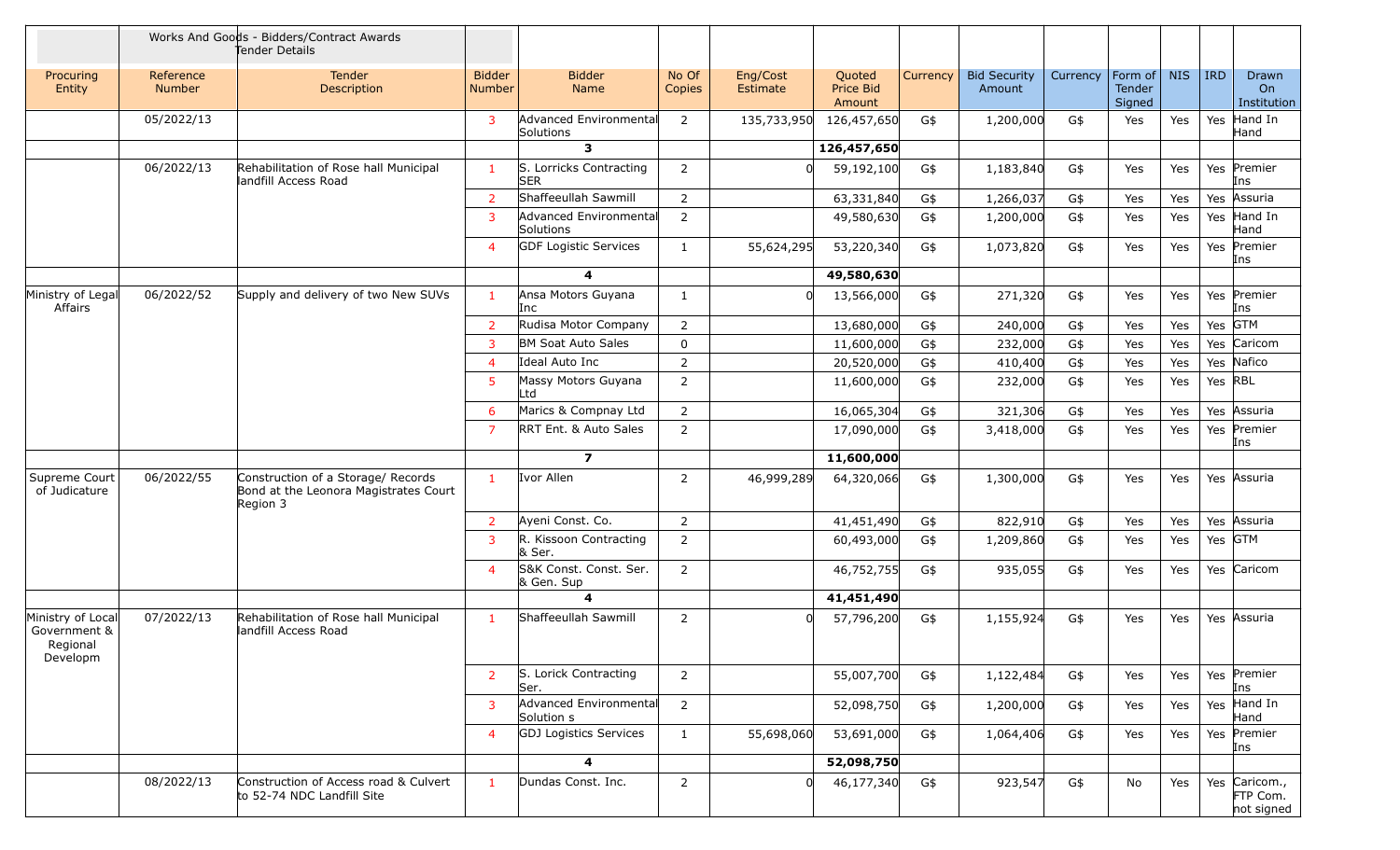|                                     |                            | Works And Goods - Bidders/Contract Awards<br>Tender Details                                                                                                                                           |                                |                                                |                 |                      |                               |          |                               |          |                             |            |     |                                                |
|-------------------------------------|----------------------------|-------------------------------------------------------------------------------------------------------------------------------------------------------------------------------------------------------|--------------------------------|------------------------------------------------|-----------------|----------------------|-------------------------------|----------|-------------------------------|----------|-----------------------------|------------|-----|------------------------------------------------|
| Procuring<br>Entity                 | Reference<br><b>Number</b> | Tender<br>Description                                                                                                                                                                                 | <b>Bidder</b><br><b>Number</b> | <b>Bidder</b><br><b>Name</b>                   | No Of<br>Copies | Eng/Cost<br>Estimate | Quoted<br>Price Bid<br>Amount | Currency | <b>Bid Security</b><br>Amount | Currency | Form of<br>Tender<br>Signed | <b>NIS</b> | IRD | Drawn<br>On<br>Institution                     |
|                                     | 08/2022/13                 |                                                                                                                                                                                                       | $\overline{2}$                 | S. Lorrick Contracting<br>Service              | 2               |                      | 49,588,825                    | G\$      | 1,051,177                     | G\$      | Yes                         | Yes        |     | Yes Premier<br>Ins                             |
|                                     |                            |                                                                                                                                                                                                       | 3                              | Sheeffullah Sawmill                            | 2               |                      | 57,191,640                    | G\$      | 1,143,833                     | G\$      | Yes                         | Yes        | Yes | Assuria                                        |
|                                     |                            |                                                                                                                                                                                                       | $\overline{4}$                 | <b>GDJ Logistics Services</b>                  | 1               |                      | 54,542,290                    | G\$      | 1,090,846                     | G\$      | Yes                         | Yes        | Yes | Premier<br>Ins                                 |
|                                     |                            |                                                                                                                                                                                                       | 5                              | Advanced Environmental<br>Solutions            | $\overline{2}$  | 54,306,010           | 49,193,870                    | G\$      | 1,200,000                     | G\$      | Yes                         | Yes        | Yes | Hand In<br>Hand                                |
|                                     |                            |                                                                                                                                                                                                       |                                | 5                                              |                 |                      | 46,177,340                    |          |                               |          |                             |            |     |                                                |
| <b>National Parks</b><br>Commission | 13/2022/01                 | Completion of Rehabilitation of Food<br>preparation Area- Zoological<br>ParkCompletion of Rehabilitation of<br>Food preparation Area- Zoological Park                                                 | $\mathbf{1}$                   | JPM General Const. &<br>Eng                    | $\mathbf{1}$    |                      | 5,304,385                     | G\$      |                               | 0        | Yes                         | Yes        |     | Yes BSDP C/S                                   |
|                                     |                            |                                                                                                                                                                                                       | 2                              | Touch Stone Const                              | 1               |                      | 6,264,150                     | G\$      |                               |          | Yes                         | Yes        |     | Yes BSDP C/S                                   |
|                                     |                            |                                                                                                                                                                                                       | 3                              | W. Rasheed Services                            | $\mathbf{1}$    |                      | 5,311,975                     | G\$      |                               |          | Yes                         | Yes        |     | Yes BSDP C/S                                   |
|                                     |                            |                                                                                                                                                                                                       | $\overline{4}$                 | Pro Const. Services                            | 1               |                      | 11,982,535                    | G\$      |                               |          | Yes                         | Yes        |     | Yes BSDP C/S                                   |
|                                     |                            |                                                                                                                                                                                                       | 5                              | Construction IT                                | $\mathbf{1}$    |                      | 7,998,300                     | G\$      | 0l                            |          | Yes                         | Yes        |     | Yes BSDP C/S                                   |
|                                     |                            |                                                                                                                                                                                                       | 6                              | Kerry Jarvis                                   | 1               |                      | 5,473,885                     | G\$      |                               |          | Yes                         | Yes        |     | Yes BSDP C/S                                   |
|                                     |                            |                                                                                                                                                                                                       | $\overline{7}$                 | KV Const. Services                             | $\mathbf{1}$    |                      | 7,312,200                     | G\$      |                               |          | Yes                         | Yes        |     | Yes BSDP C/S                                   |
|                                     |                            |                                                                                                                                                                                                       | 8                              | <b>AKP Contracting</b>                         | 1               | 5,963,740            | 5,522,400                     | G\$      |                               |          | Yes                         | Yes        |     | Yes BSDP C/S                                   |
|                                     |                            |                                                                                                                                                                                                       |                                | 8                                              |                 |                      | 5,304,385                     |          |                               |          |                             |            |     |                                                |
|                                     | 14/2022/01                 | Supply and Delivery of Dietary Supplies<br>Beef for the Zoological Park                                                                                                                               | $\mathbf{1}$                   | <b>NP Ventures</b>                             | 2               |                      | 175,000                       | G\$      | 340,000                       | G\$      | Yes                         | Yes        |     | Yes Assuria                                    |
|                                     |                            |                                                                                                                                                                                                       | 2                              | HR Distributors                                | $\overline{2}$  |                      | 167,500                       | G\$      | 320,000                       | G\$      | Yes                         | Yes        |     | Yes Assuria                                    |
|                                     |                            |                                                                                                                                                                                                       | 3                              | OM Fresh Fruits Veg<br>Ser                     | $\overline{2}$  |                      | 170,500                       | G\$      | 400,000                       | G\$      | Yes                         | Yes        |     | Yes Assuria                                    |
|                                     |                            |                                                                                                                                                                                                       | 3                              | OM Fresh Fruits Veg<br>Ser (Alt)               | $\overline{2}$  |                      | 1,000,000                     | G\$      |                               |          |                             |            |     |                                                |
|                                     |                            |                                                                                                                                                                                                       | $\overline{4}$                 | Guybiz Establishment                           | $\overline{2}$  |                      | 203,125                       | G\$      |                               |          | Yes                         | Yes        |     | Yes BSDP C/S                                   |
|                                     |                            |                                                                                                                                                                                                       | 5                              | AAA Rahaman Inc                                | $\overline{2}$  |                      | 16,256,400                    | G\$      | 285,200                       | G\$      | Yes                         | Yes        |     | Yes Assuria                                    |
|                                     |                            |                                                                                                                                                                                                       | 6                              | Congenial Super Centre                         | $\mathbf{1}$    |                      | 168,750                       | G\$      |                               |          | Yes                         | Yes        |     | Yes BSDP C/S                                   |
|                                     |                            |                                                                                                                                                                                                       | 7                              | AZ Halaal Butchery                             | $\mathbf{1}$    |                      | 181,500                       | G\$      |                               |          | Yes                         | Yes        |     | Yes BSDP C/S                                   |
|                                     |                            |                                                                                                                                                                                                       | 8                              | Manzore & Shanaz<br>Hoosein Halaal<br>Butchery | $\mathbf 0$     |                      | 169,875                       | G\$      |                               |          | No                          | No         |     | No BSDP not<br>com., FTP<br>Com. not<br>signed |
|                                     |                            |                                                                                                                                                                                                       |                                | 9                                              |                 |                      | 167,500                       |          |                               |          |                             |            |     |                                                |
| Guyana Energy<br>Agency             | 18/2022/01                 | Engineering, Procurement, Construction<br>& Installation, Commissioning and<br>Turn-Key Delivery of a Solar PV Power<br>Plant Including Battery Energy Storage<br>System for the Hinterland at Mahdia | $\mathbf{1}$                   | APAN Energy & PASH<br>(COLAB) T&T              | $\overline{4}$  |                      | 4,172,977 USD \$              |          | 1,000,000                     | G\$      | Yes                         | N/A        |     | N/A RBL(T&T)                                   |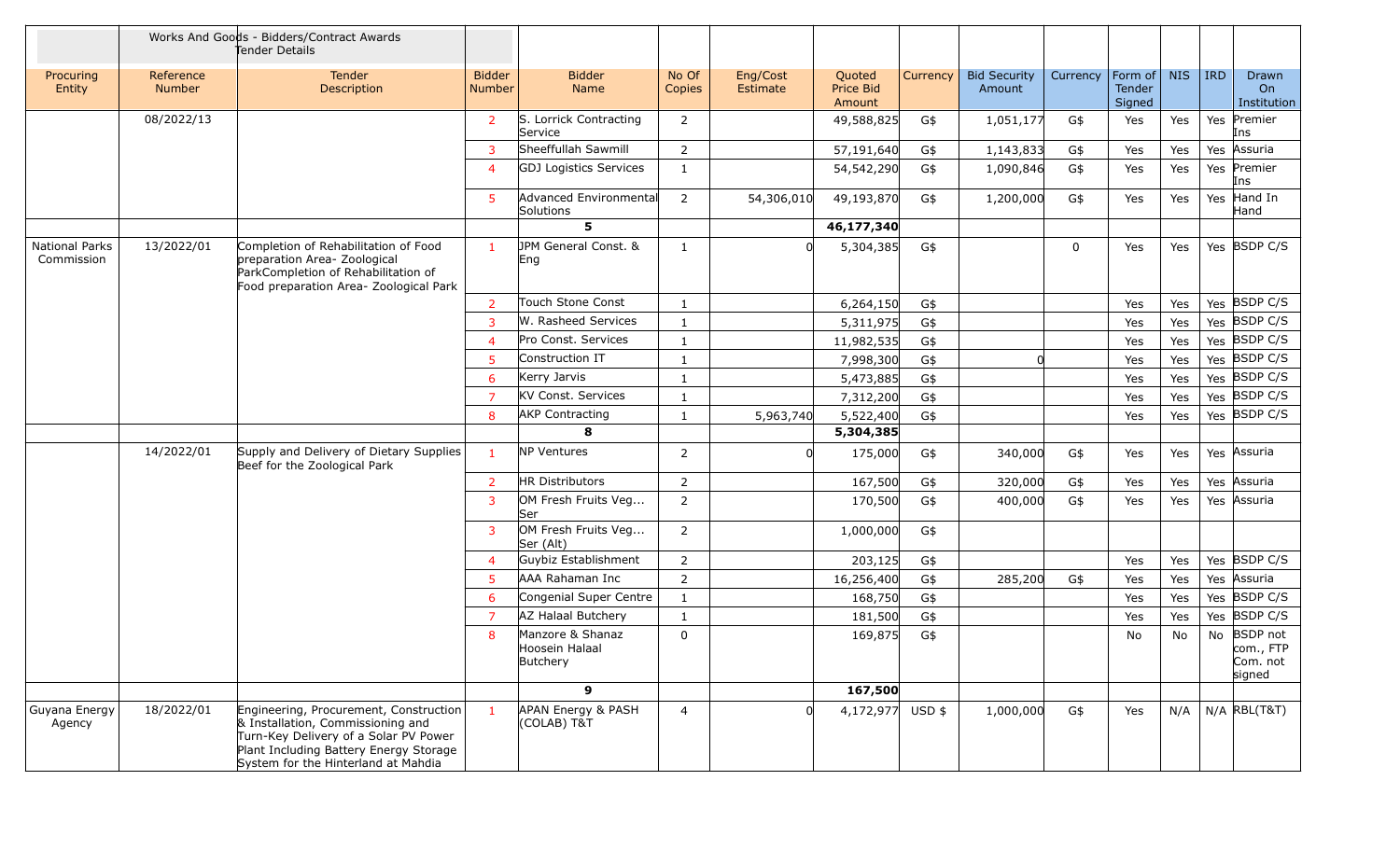|                                 |                     | Works And Goods - Bidders/Contract Awards<br>Tender Details                                                                               |                                |                                                      |                 |                      |                               |          |                               |              |                             |            |            |                                              |
|---------------------------------|---------------------|-------------------------------------------------------------------------------------------------------------------------------------------|--------------------------------|------------------------------------------------------|-----------------|----------------------|-------------------------------|----------|-------------------------------|--------------|-----------------------------|------------|------------|----------------------------------------------|
| Procuring<br>Entity             | Reference<br>Number | Tender<br>Description                                                                                                                     | <b>Bidder</b><br><b>Number</b> | <b>Bidder</b><br>Name                                | No Of<br>Copies | Eng/Cost<br>Estimate | Quoted<br>Price Bid<br>Amount | Currency | <b>Bid Security</b><br>Amount | Currency     | Form of<br>Tender<br>Signed | <b>NIS</b> | <b>IRD</b> | Drawn<br>On<br>Institution                   |
|                                 | 18/2022/01          |                                                                                                                                           | $\overline{2}$                 | CH4 Guyana                                           | 3               |                      | 843,929,985                   | G\$      |                               |              | Yes                         | No         | Yes        | Letter from<br>NIS., No<br>bid. sec.<br>seen |
|                                 |                     |                                                                                                                                           | 3                              | Standby Power Eng.<br>Co.                            | $\overline{4}$  |                      | 362,411,200                   | G\$      | 1,000,000                     | G\$          | Yes                         | Yes        |            | Yes Assuria                                  |
|                                 |                     |                                                                                                                                           | $\overline{4}$                 | Cummings Electrical Co.<br>Ltd                       | $\overline{4}$  |                      | 1,985,743                     | USD \$   | 1,000,000                     | G\$          | Yes                         | Yes        |            | Yes Nafico                                   |
|                                 |                     |                                                                                                                                           | 5                              | Farfan & Mendes                                      | $\overline{4}$  |                      |                               | G\$      | 1,000,000                     | G\$          | No                          | Yes        |            | Yes FTP not<br>signed nor<br>com., RBL       |
|                                 |                     |                                                                                                                                           | 6                              | Control Technologies Ltd<br>(T&T)                    | $\overline{4}$  |                      | 1,986,425                     | USD \$   | 1,000,000                     | G\$          | Yes                         | Yes        |            | Yes Assuria                                  |
|                                 |                     |                                                                                                                                           | $\overline{7}$                 | <b>Trifactor Technical Sales</b><br>& Services (T&t) | 3               |                      | 3,490,603                     | $USD$ \$ | 1,000,000                     | G\$          | Yes                         | N/A        |            | $N/A$ trinke<br><b>INSURANCE</b>             |
|                                 |                     |                                                                                                                                           |                                | $\overline{ }$                                       |                 |                      |                               |          |                               |              |                             |            |            |                                              |
|                                 | 20/2022/01          | Design, Supply and Installation of<br>Transmission and Fiber Optic<br>Communication Lines to Accommodate<br>the Solar PV Plants at Mahdia | $\mathbf{1}$                   | Beta Group NV<br>(Suriname)                          | 4               |                      | 66,537,800                    | G\$      | 5,000                         | USD \$       | Yes                         | N/A        |            | $N/A$ Hakrin<br>Bank                         |
|                                 |                     |                                                                                                                                           | $\overline{2}$                 | APAN Energy. LG<br>Projects Ltd (T&T)                | $\overline{4}$  |                      | 393,968                       | G\$      | 1,000,000                     | G\$          | Yes                         | N/A        |            | $N/A$ Golf Ins.<br>ITD (Copy)                |
|                                 |                     |                                                                                                                                           | 3                              | Cummings Electrical<br>Co.                           | 3               |                      | 58,778,730                    | G\$      | 1,000,000                     | G\$          | Yes                         | Yes        |            | Yes Nafico                                   |
|                                 |                     |                                                                                                                                           | $\overline{4}$                 | Ramoutar & Sons<br>Contracting Services              | 4               |                      | 45,044,300                    | G\$      | 1,000,000                     | G\$          | Yes                         | Yes        | Yes        | Assuria<br>(Copy)                            |
|                                 |                     |                                                                                                                                           |                                | 4                                                    |                 |                      | 393,968                       |          |                               |              |                             |            |            |                                              |
| Guyana Defence<br>Force         | 21/2022/53          | Procurement of Genuine Outboard<br>Engines                                                                                                | $\mathbf{1}$                   | Farm Supplies Ltd                                    | 3               |                      | 71,900,000                    | G\$      | 1,438,000                     | G\$          | Yes                         | Yes        |            | Yes Assuria                                  |
|                                 |                     |                                                                                                                                           |                                | $\mathbf{1}$                                         |                 |                      | 71,900,000                    |          |                               |              |                             |            |            |                                              |
| Office of the<br>Prime Minister | 23/2022/02          | Supply and Commissioning of New<br>Generators at Hinterlands Utilities                                                                    | $\mathbf{1}$                   | Farm Supplies L3                                     |                 |                      | 42,500,000                    | G\$      |                               |              |                             |            |            |                                              |
|                                 |                     |                                                                                                                                           | 1                              | Farm Supplies L2                                     |                 |                      | 43,000,000                    | G\$      |                               |              |                             |            |            |                                              |
|                                 |                     |                                                                                                                                           | -1                             | Farm Supplies L1                                     | $\overline{2}$  |                      | 22,000,000                    | G\$      | 2,150,000                     | G\$          | Yes                         | Yes        |            | Yes Assuria                                  |
|                                 |                     |                                                                                                                                           | 2                              | General Equip. Guy. Ltd.<br>L3                       |                 |                      | 42,000,000                    | G\$      |                               |              |                             |            |            |                                              |
|                                 |                     |                                                                                                                                           | $\overline{2}$                 | General Equip. Guy. Ltd.<br>L2                       |                 |                      | 42,000,000                    | G\$      |                               |              |                             |            |            |                                              |
|                                 |                     |                                                                                                                                           | $\overline{2}$                 | General Equip. Guy. Ltd.                             | $\overline{2}$  |                      | 26,100,000                    | G\$      | 2,202,000                     | G\$          | Yes                         | Yes        |            | Yes Assuria                                  |
|                                 |                     |                                                                                                                                           | 3                              | General Marine Co. L3                                |                 |                      | 35,782,699                    | G\$      |                               |              |                             |            |            |                                              |
|                                 |                     |                                                                                                                                           | 3                              | General Marine Co. L2                                |                 |                      | 35,882,699                    | G\$      |                               |              |                             |            |            |                                              |
|                                 |                     |                                                                                                                                           | 3                              | General Marine Co. L1                                | $\overline{2}$  |                      | 30,357,694                    | G\$      | 2,040,462                     | G\$          | Yes                         | Yes        |            | Yes Premier<br>Ins                           |
|                                 |                     |                                                                                                                                           | $\overline{4}$                 | Fit It Depot L3                                      |                 |                      | 17,316,575                    | G\$      | 1,700                         | USD \$       |                             |            |            |                                              |
|                                 |                     |                                                                                                                                           | $\overline{4}$                 | Fit It Depot L2                                      |                 |                      | 17,316,575                    | G\$      |                               | 1,070 USD \$ |                             |            |            |                                              |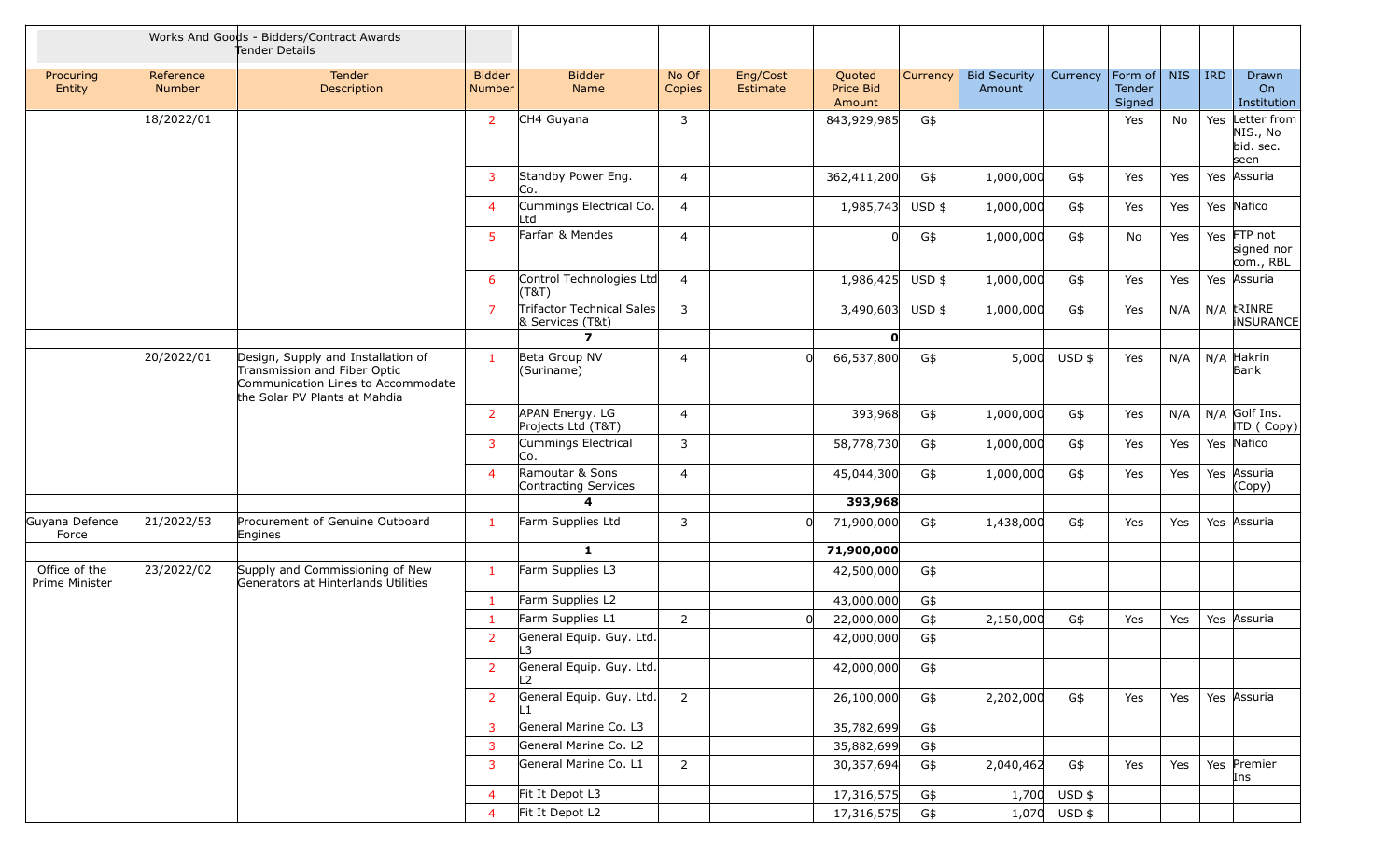|                                                            |                            | Works And Goods - Bidders/Contract Awards<br>Tender Details |                                |                                              |                 |                      |                               |          |                               |          |                             |            |         |                            |
|------------------------------------------------------------|----------------------------|-------------------------------------------------------------|--------------------------------|----------------------------------------------|-----------------|----------------------|-------------------------------|----------|-------------------------------|----------|-----------------------------|------------|---------|----------------------------|
| Procuring<br>Entity                                        | Reference<br><b>Number</b> | Tender<br>Description                                       | <b>Bidder</b><br><b>Number</b> | <b>Bidder</b><br>Name                        | No Of<br>Copies | Eng/Cost<br>Estimate | Quoted<br>Price Bid<br>Amount | Currency | <b>Bid Security</b><br>Amount | Currency | Form of<br>Tender<br>Signed | <b>NIS</b> | IRD     | Drawn<br>On<br>Institution |
|                                                            | 23/2022/02                 |                                                             | $\overline{4}$                 | Fit It Depot L1                              | $\mathbf{1}$    |                      | 13,918,974                    | G\$      | 1,400                         | USD \$   | Yes                         | Yes        |         | Yes Caricom                |
|                                                            |                            |                                                             | 5                              | Tels Engineering Ser. L3                     |                 |                      | 32,368,548                    | G\$      |                               |          |                             |            |         |                            |
|                                                            |                            |                                                             | -5                             | Tels Engineering Ser. L2                     |                 |                      | 32,068,548                    | G\$      |                               |          |                             |            |         |                            |
|                                                            |                            |                                                             | -5                             | Tels Engineering Ser. L1                     | $\overline{2}$  |                      | 26,726,375                    | G\$      | 2,000,000                     | G\$      | Yes                         | Yes        |         | Yes aSSURIA                |
|                                                            |                            |                                                             | 6                              | Jan's Eng. L3                                |                 |                      | 41,258,481                    | G\$      |                               |          |                             |            |         |                            |
|                                                            |                            |                                                             | 6                              | Jan's Eng. L2                                |                 |                      | 41,258,481                    | G\$      |                               |          |                             |            |         |                            |
|                                                            |                            |                                                             | 6                              | Jan's Eng. L1                                | 1               |                      | 24,757,243                    | G\$      | 2,380,000                     | G\$      | Yes                         | Yes        |         | Yes Diamond<br>Ins         |
|                                                            |                            |                                                             | $\overline{7}$                 | Cummings Electorial Co.<br>.3                |                 |                      | 34,320,458                    | G\$      | 700,000                       | G\$      |                             |            |         |                            |
|                                                            |                            |                                                             | $\overline{7}$                 | Cummings Electorial Co.<br>$\mathcal{L}$     |                 |                      | 34,320,458                    | G\$      | 700,000                       | G\$      |                             |            |         |                            |
|                                                            |                            |                                                             | $\overline{7}$                 | Cummings Electorial Co.<br>l 1               | 1               |                      | 28,213,960                    | G\$      | 600,000                       | G\$      | Yes                         | Yes        |         | Yes Nafico                 |
|                                                            |                            |                                                             | 8                              | VR Construction Ins. L3                      |                 |                      | 34,500,000                    | G\$      | 690,000                       | G\$      |                             |            |         |                            |
|                                                            |                            |                                                             | 8                              | VR Construction Ins. L2                      |                 |                      | 34,500,000                    | G\$      | 690,000                       | G\$      |                             |            |         |                            |
|                                                            |                            |                                                             | 8                              | VR Construction Ins. L1                      | $\overline{2}$  |                      | 26,500,000                    | G\$      | 530,000                       | G\$      | Yes                         | Yes        |         | Yes Caricom                |
|                                                            |                            |                                                             | 9                              | S. Jagmohan HW Sup. &<br>Const. Ser. L3      |                 |                      | 33,060,000                    | G\$      |                               |          |                             |            |         |                            |
|                                                            |                            |                                                             | 9                              | S. Jagmohan HW Sup. &<br>Const. Ser. L2      |                 |                      | 33,060,000                    | G\$      |                               |          |                             |            |         |                            |
|                                                            |                            |                                                             | -9                             | S. Jagmohan HW Sup. &<br>Const. Ser. L1      | $\overline{2}$  |                      | 24,966,000                    | G\$      | 2,000,000                     | G\$      | Yes                         | Yes        |         | Yes Premier<br>Ins         |
|                                                            |                            |                                                             | 10                             | Specom L3                                    |                 |                      | 38,500,000                    | G\$      |                               |          |                             |            |         |                            |
|                                                            |                            |                                                             | 10                             | Specom L2                                    | 0               |                      | 38,500,000                    | G\$      |                               |          |                             |            |         |                            |
|                                                            |                            |                                                             | 10                             | Specom L1                                    | 3               |                      | 27,500,000                    | G\$      | 3,300,000                     | G\$      | Yes                         | Yes        |         | Yes Assuria                |
|                                                            |                            |                                                             | 11                             | Specom L3                                    |                 |                      | 35,000,000                    | G\$      |                               |          |                             |            |         |                            |
|                                                            |                            |                                                             | 11                             | Specom L2                                    |                 |                      | 35,100,000                    | G\$      |                               |          |                             |            |         |                            |
|                                                            |                            |                                                             | 11                             | Massy Motors Guy. L1                         | 2               |                      | 30,400,000                    | G\$      | 3,012,000                     | G\$      | Yes                         | Yes        | Yes RBL |                            |
|                                                            |                            |                                                             |                                | 33                                           |                 |                      | 13,918,974                    |          |                               |          |                             |            |         |                            |
| Min. of Labour<br>Human Services<br>and Social<br>Security | 28/2022/39                 | Supply and Delivery of Meat and Poultry<br>Items Lots 1-5   | $\mathbf{1}$                   | Prestige Distribution<br>Services L2         | 1               |                      | 10,034,640                    | G\$      | 80,000                        | G\$      | Yes                         | Yes        |         | Yes Assuria                |
|                                                            |                            |                                                             | $\overline{2}$                 | Memorex Enterprises L5                       |                 |                      | 5,580,900                     | G\$      | 120,126                       | G\$      |                             |            |         |                            |
|                                                            |                            |                                                             | $\overline{2}$                 | Memorex Enterprises L4                       |                 |                      | 29,972,700                    | G\$      | 610,000                       | G\$      |                             |            |         |                            |
|                                                            |                            |                                                             | $\overline{2}$                 | Memorex Enterprises L3                       |                 |                      | 1,658,700                     | G\$      | 35,000                        | G\$      |                             |            |         |                            |
|                                                            |                            |                                                             | 2                              | Memorex Enterprises L2                       |                 |                      | 4,329,450                     | G\$      | 92,750                        | G\$      |                             |            |         |                            |
|                                                            |                            |                                                             | $\overline{2}$                 | Memorex Enterprises<br>ll 1                  | $2^{\circ}$     |                      | 9,470,340                     | G\$      | 194,000                       | G\$      | Yes                         | Yes        |         | Yes Assuria                |
|                                                            |                            |                                                             | $\mathbf{3}$                   | Premier Const. & Gen.<br>Cont. Ser. L5 (Alt) |                 |                      | 5,000,000                     | G\$      |                               |          |                             |            |         |                            |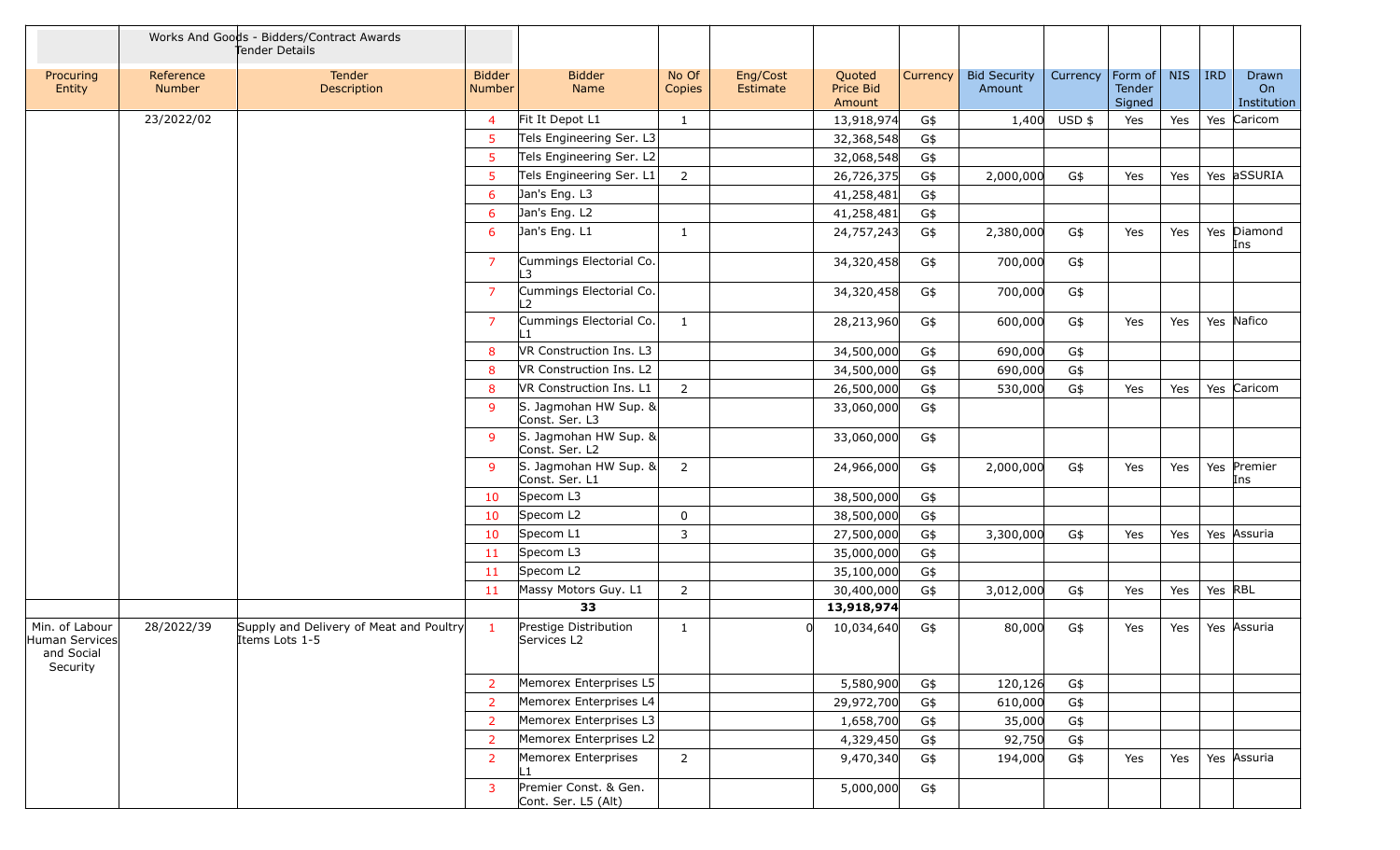|                     |                            | Works And Goods - Bidders/Contract Awards<br>Tender Details |                                |                                              |                 |                      |                               |          |                               |          |                             |            |            |                            |
|---------------------|----------------------------|-------------------------------------------------------------|--------------------------------|----------------------------------------------|-----------------|----------------------|-------------------------------|----------|-------------------------------|----------|-----------------------------|------------|------------|----------------------------|
| Procuring<br>Entity | Reference<br><b>Number</b> | <b>Tender</b><br>Description                                | <b>Bidder</b><br><b>Number</b> | <b>Bidder</b><br>Name                        | No Of<br>Copies | Eng/Cost<br>Estimate | Quoted<br>Price Bid<br>Amount | Currency | <b>Bid Security</b><br>Amount | Currency | Form of<br>Tender<br>Signed | <b>NIS</b> | <b>IRD</b> | Drawn<br>On<br>Institution |
|                     | 28/2022/39                 |                                                             | $\mathbf{3}$                   | Premier Const. & Gen.<br>Cont. Ser. L5       |                 |                      | 4,944,000                     | G\$      |                               |          |                             |            |            |                            |
|                     |                            |                                                             | $\overline{3}$                 | Premier Const. & Gen.<br>Cont. Ser. L4 (Alt) |                 |                      | 5,000,000                     | G\$      |                               |          |                             |            |            |                            |
|                     |                            |                                                             | 3                              | Premier Const. & Gen.<br>Cont. Ser. L4       |                 |                      | 34,474,800                    | G\$      |                               |          |                             |            |            |                            |
|                     |                            |                                                             | $\overline{3}$                 | Premier Const. & Gen.<br>Cont. Ser. L3 (Alt) |                 |                      | 1,000,000                     | G\$      |                               |          |                             |            |            |                            |
|                     |                            |                                                             | $\mathbf{3}$                   | Premier Const. & Gen.<br>Cont. Ser. L3       |                 |                      | 1,608,000                     | G\$      |                               |          |                             |            |            |                            |
|                     |                            |                                                             | $\overline{3}$                 | Premier Const. & Gen.<br>Cont. Ser. L2 (Alt) |                 |                      | 5,000,000                     | G\$      |                               |          |                             |            |            |                            |
|                     |                            |                                                             | 3                              | Premier Const. & Gen.<br>Cont. Ser. L2       |                 |                      | 7,302,000                     | G\$      |                               |          |                             |            |            |                            |
|                     |                            |                                                             | $\mathbf{3}$                   | Premier Const. & Gen.<br>Cont. Ser. L1 (Alt) |                 |                      | 5,000,000                     | G\$      |                               |          |                             |            |            |                            |
|                     |                            |                                                             | $\mathbf{3}$                   | Premier Const. & Gen.<br>Cont. Ser. L1       | $\mathbf{1}$    |                      | 14,685,800                    | G\$      | 1,260,276                     | G\$      | Yes                         | Yes        |            | Yes Assuria                |
|                     |                            |                                                             | $\overline{4}$                 | AZ Halaal Butchery L5                        |                 |                      | 3,597,300                     | G\$      |                               |          |                             |            |            |                            |
|                     |                            |                                                             | $\overline{4}$                 | AZ Halaal Butchery L4                        |                 |                      | 26,831,700                    | G\$      |                               |          |                             |            |            |                            |
|                     |                            |                                                             | 4                              | AZ Halaal Butchery L3                        |                 |                      | 1,143,900                     | G\$      |                               |          |                             |            |            |                            |
|                     |                            |                                                             | 4                              | AZ Halaal Butchery L2                        |                 |                      | 6,866,400                     | G\$      |                               |          |                             |            |            |                            |
|                     |                            |                                                             | 4                              | AZ Halaal Butchery L1                        | $\mathbf{1}$    |                      | 13,950,720                    | G\$      | 1,047,800                     | G\$      | Yes                         | Yes        |            | Yes Premier<br>Ins         |
|                     |                            |                                                             | 5 <sub>5</sub>                 | Molo Enterprise L3                           |                 |                      | 2,104,200                     | G\$      |                               |          |                             |            |            |                            |
|                     |                            |                                                             | 5                              | Molo Enterprise L2                           |                 |                      | 13,254,000                    | G\$      |                               |          |                             |            |            |                            |
|                     |                            |                                                             | 5 <sup>5</sup>                 | Molo Enterprise L1                           | $\overline{2}$  |                      | 18,315,600                    | G\$      | 1,784,000                     | G\$      | Yes                         | Yes        | Yes        | Citizen Bak<br>(Cheque)    |
|                     |                            |                                                             | 5 <sup>5</sup>                 | Molo Enterprise L5                           |                 |                      | 6,796,800                     | G\$      |                               |          |                             |            |            |                            |
|                     |                            |                                                             | 5                              | Molo Enterprise L4                           |                 |                      | 48,714,300                    | G\$      |                               |          |                             |            |            |                            |
|                     |                            |                                                             | 6                              | DBL Group L3                                 |                 |                      | 1,260,000                     | G\$      |                               |          |                             |            |            |                            |
|                     |                            |                                                             | 6                              | DBL Group L4                                 |                 |                      | 28,676,925                    | G\$      |                               |          |                             |            |            |                            |
|                     |                            |                                                             | 6                              | DBL Group L1                                 | $\overline{2}$  |                      | 10,193,085                    | G\$      | 963,225                       | G\$      | Yes                         | Yes        |            | Yes Caricom                |
|                     |                            |                                                             | 6                              | DBL Group L5                                 |                 |                      | 3,495,960                     | G\$      |                               |          |                             |            |            |                            |
|                     |                            |                                                             | 6                              | DBL Group L2                                 |                 |                      | 4,535,226                     | G\$      |                               |          |                             |            |            |                            |
|                     |                            |                                                             | $\overline{7}$                 | ARS Investment L4                            |                 |                      | 26,080,596                    | G\$      |                               |          |                             |            |            |                            |
|                     |                            |                                                             | $\overline{7}$                 | <b>ARS Investment L1</b>                     | $\overline{2}$  |                      | 11,056,491                    | G\$      | 742,742                       | G\$      | Yes                         | Yes        |            | Yes Premier<br>Ins         |
|                     |                            |                                                             | 8                              | HR Distributors L5                           |                 |                      | 3,522,420                     | G\$      |                               |          |                             |            |            |                            |
|                     |                            |                                                             | 8                              | HR Distributors L4                           |                 |                      | 29,851,650                    | G\$      |                               |          |                             |            |            |                            |
|                     |                            |                                                             | 8                              | HR Distributors L3                           |                 |                      | 1,173,780                     | G\$      |                               |          |                             |            |            |                            |
|                     |                            |                                                             | 8                              | HR Distributors L2                           |                 |                      | 7,395,360                     | G\$      |                               |          |                             |            |            |                            |
|                     |                            |                                                             | 8                              | HR Distributors L1                           | $\overline{2}$  |                      | 14,482,560                    | G\$      | 1,140,000                     | G\$      | Yes                         | Yes        |            | Yes Assuria                |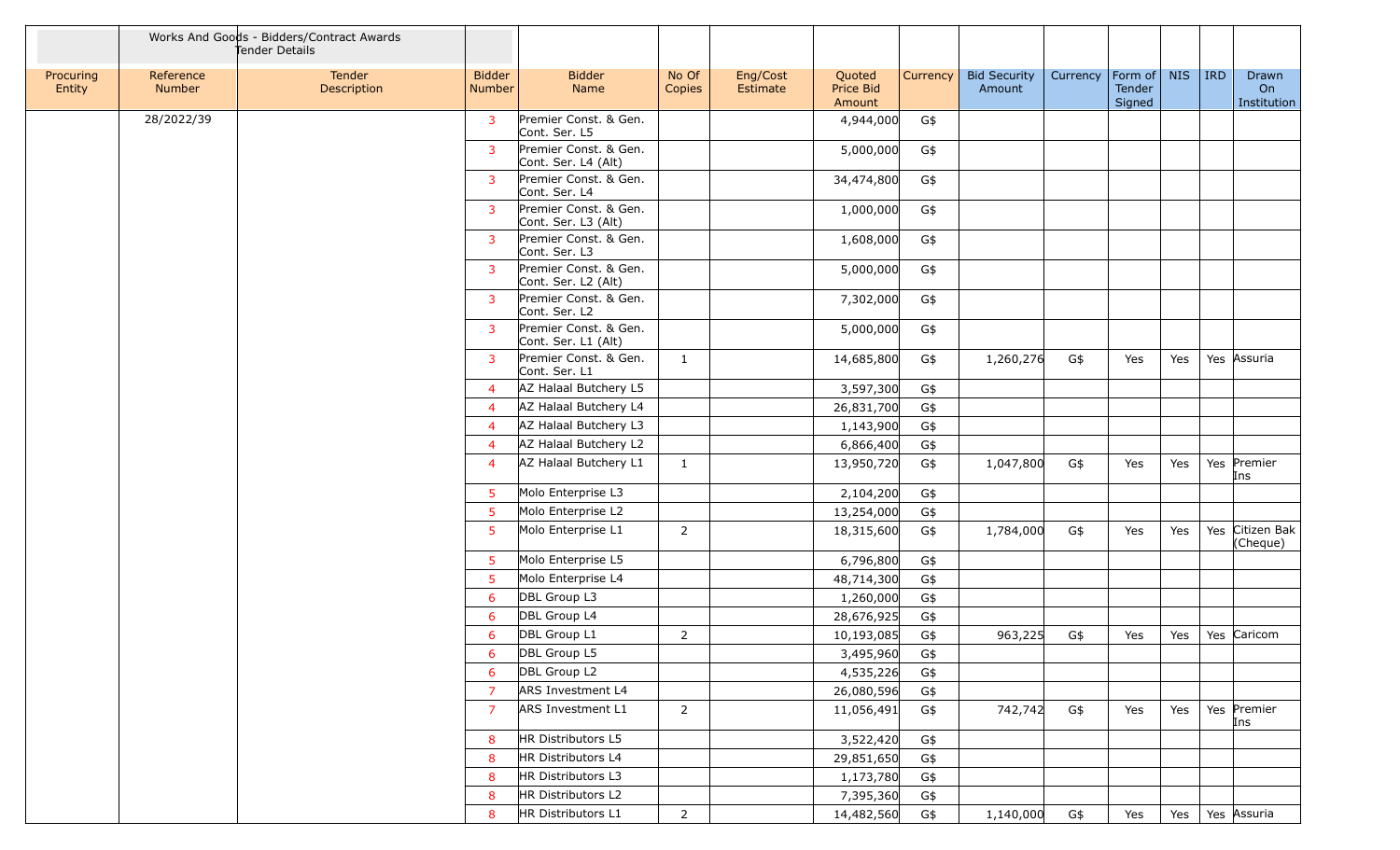|                                                            |                            | Works And Goods - Bidders/Contract Awards<br>Tender Details |                                |                                              |                 |                      |                               |          |                               |          |                                   |     |            |                            |
|------------------------------------------------------------|----------------------------|-------------------------------------------------------------|--------------------------------|----------------------------------------------|-----------------|----------------------|-------------------------------|----------|-------------------------------|----------|-----------------------------------|-----|------------|----------------------------|
| Procuring<br>Entity                                        | Reference<br><b>Number</b> | Tender<br>Description                                       | <b>Bidder</b><br><b>Number</b> | <b>Bidder</b><br>Name                        | No Of<br>Copies | Eng/Cost<br>Estimate | Quoted<br>Price Bid<br>Amount | Currency | <b>Bid Security</b><br>Amount | Currency | Form of   NIS<br>Tender<br>Signed |     | <b>IRD</b> | Drawn<br>On<br>Institution |
|                                                            | 28/2022/39                 |                                                             | 9                              | Congenial Super Centre<br>5                  |                 |                      | 3,726,900                     | G\$      |                               |          |                                   |     |            |                            |
|                                                            |                            |                                                             | 9                              | Congenial Super Centre<br>$\overline{4}$     |                 |                      | 24,336,450                    | G\$      |                               |          |                                   |     |            |                            |
|                                                            |                            |                                                             | 9                              | Congenial Super Centre<br>.3                 |                 |                      | 1,169,100                     | G\$      |                               |          |                                   |     |            |                            |
|                                                            |                            |                                                             | 9                              | Congenial Super Centre<br>$\mathcal{L}$      |                 |                      | 6,165,480                     | G\$      |                               |          |                                   |     |            |                            |
|                                                            |                            |                                                             | 9                              | Congenial Super Centre                       | 1               |                      | 12,600,240                    | G\$      | 1,020,083                     | G\$      | Yes                               | Yes |            | Yes Assuria                |
|                                                            |                            |                                                             | 10                             | S&K Const. Consul. Ser.<br>& Gen. Sup. L5    |                 |                      | 8,903,880                     | G\$      |                               |          |                                   |     |            |                            |
|                                                            |                            |                                                             | 10                             | S&K Const. Consul. Ser.<br>& Gen. Sup. L4    |                 |                      | 94,636,260                    | G\$      |                               |          |                                   |     |            |                            |
|                                                            |                            |                                                             | 10                             | S&K Const. Consul. Ser.<br>& Gen. Sup. L3    |                 |                      | 1,631,700                     | G\$      |                               |          |                                   |     |            |                            |
|                                                            |                            |                                                             | 10                             | S&K Const. Consul. Ser.<br>& Gen. Sup. L2    |                 |                      | 8,111,232                     | G\$      |                               |          |                                   |     |            |                            |
|                                                            |                            |                                                             | 10                             | S&K Const. Consul. Ser.<br>& Gen. Sup. L1    | $\overline{2}$  |                      | 16,216,128                    | G\$      | 2,589,984                     | G\$      | Yes                               | Yes |            | Yes Caricom                |
|                                                            |                            |                                                             |                                | 48                                           |                 |                      | 1,000,000                     |          |                               |          |                                   |     |            |                            |
| Ministry of<br>Home Affairs                                | 28/2022/51                 | Procurement of Mini Bus & 15 KVA UPS                        | $\mathbf{1}$                   | RRTEnterprise & Auto<br>Sales L <sub>2</sub> | $\overline{2}$  |                      | 9,995,000                     | G\$      | 1,999,900                     | G\$      | Yes                               | Yes |            | Yes Premier<br>Ins         |
|                                                            |                            |                                                             | $\overline{2}$                 | Standby Power Eng. Co.                       | $\overline{2}$  |                      | 3,325,000                     | G\$      | 66,500                        | G\$      | Yes                               | Yes |            | Yes Assuria                |
|                                                            |                            |                                                             | 3                              | Ideal Auto Inc L2                            | $\overline{2}$  |                      | 9,120,000                     | G\$      | 182,400                       | G\$      | Yes                               | Yes |            | Yes Nafico                 |
|                                                            |                            |                                                             | $\overline{4}$                 | BM Soat Auto Sales L2                        | $\mathbf 0$     |                      | 21,000,000                    | G\$      | 152,000                       | G\$      | Yes                               | Yes | Yes GTM    |                            |
|                                                            |                            |                                                             | 5                              | Massy Motors Guyana<br>Ltd. L2               | $\overline{2}$  |                      | 6,500,000                     | G\$      | 130,000                       | G\$      | Yes                               | Yes | Yes RBL    |                            |
|                                                            |                            |                                                             | 6                              | Car Cleaan Enterprise<br>L2                  | $\overline{2}$  |                      | 8,100,000                     | G\$      | 200,000                       | G\$      | Yes                               | Yes |            | Yes Hand In<br>Hand        |
|                                                            |                            |                                                             | $\overline{7}$                 | Car Care Enterprise L2                       | $\overline{2}$  |                      | 7,400,000                     | G\$      | 140,000                       | G\$      | Yes                               | Yes | Yes        | Citizen<br>Bank            |
|                                                            |                            |                                                             | 8                              | Digital Technology<br>Group of Co. L1        | $\overline{2}$  |                      | 4,211,100                     | G\$      | 84,223                        | G\$      | Yes                               | Yes | Yes        | Assuria                    |
|                                                            |                            |                                                             |                                | 8                                            |                 |                      | 3,325,000                     |          |                               |          |                                   |     |            |                            |
| Min. of Labour<br>Human Services<br>and Social<br>Security | 29/2022/39                 | Supply and Delivery of Drugs and<br>Medical Supplies        | $\mathbf{1}$                   | New GPC Inc L7                               |                 |                      | 795,096                       | G\$      |                               |          |                                   |     |            |                            |
|                                                            |                            |                                                             | -1                             | New GPC Inc L6                               |                 |                      | 236,808                       | G\$      |                               |          |                                   |     |            |                            |
|                                                            |                            |                                                             | $\mathbf{1}$                   | New GPC Inc L5                               |                 |                      | 5,119,479                     | G\$      |                               |          |                                   |     |            |                            |
|                                                            |                            |                                                             | $\mathbf{1}$                   | New GPC Inc L4                               |                 |                      | 3,653,199                     | G\$      |                               |          |                                   |     |            |                            |
|                                                            |                            |                                                             | $\mathbf{1}$                   | New GPC Inc L3                               |                 |                      | 6,092,910                     | G\$      |                               |          |                                   |     |            |                            |
|                                                            |                            |                                                             | 1                              | New GPC Inc L2                               |                 |                      | 9,226,296                     | G\$      |                               |          |                                   |     |            |                            |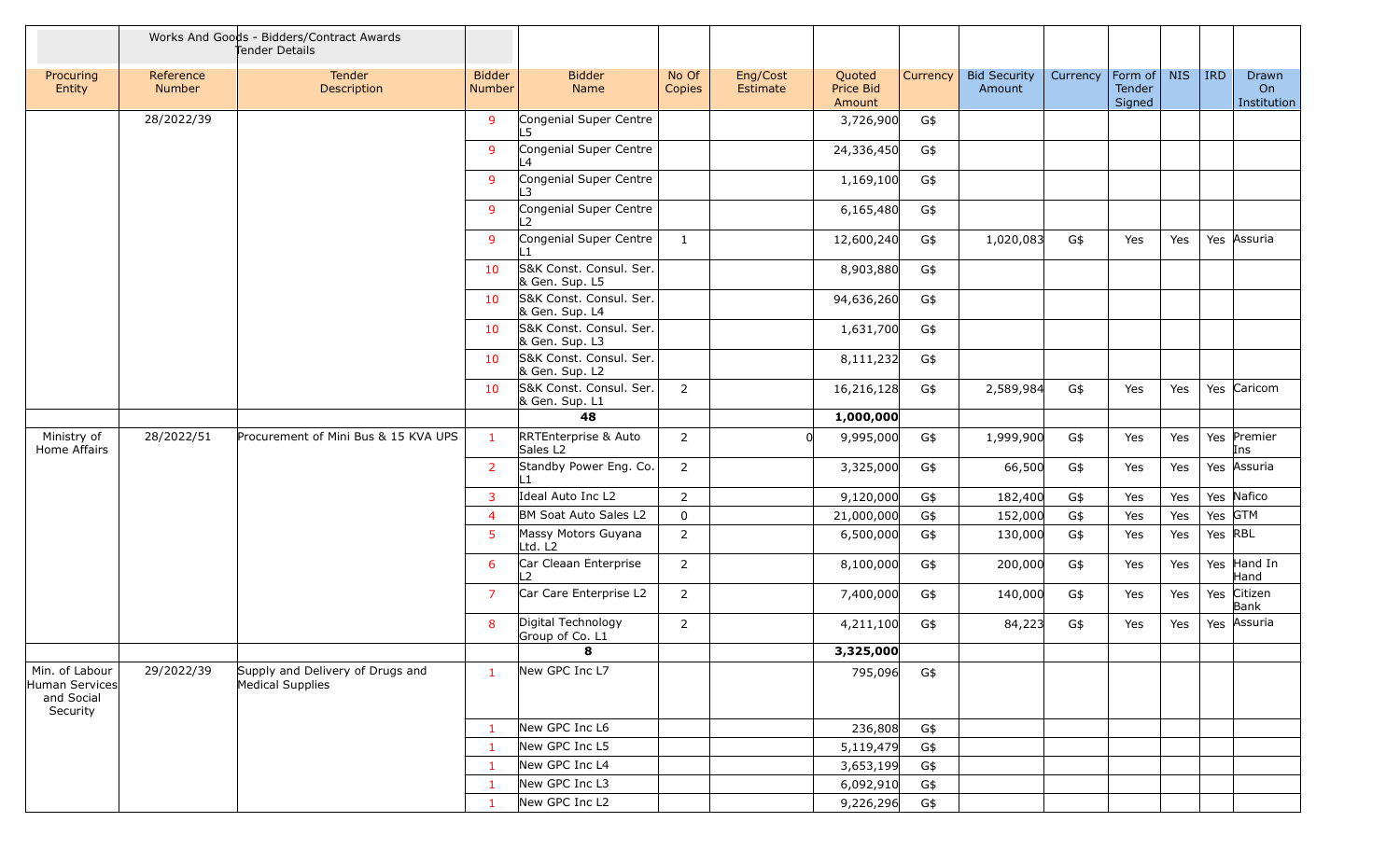|                             |                            | Works And Goods - Bidders/Contract Awards<br>Tender Details |                         |                                          |                 |                      |                               |          |                               |          |                             |            |            |                            |
|-----------------------------|----------------------------|-------------------------------------------------------------|-------------------------|------------------------------------------|-----------------|----------------------|-------------------------------|----------|-------------------------------|----------|-----------------------------|------------|------------|----------------------------|
| Procuring<br>Entity         | Reference<br><b>Number</b> | Tender<br>Description                                       | <b>Bidder</b><br>Number | <b>Bidder</b><br>Name                    | No Of<br>Copies | Eng/Cost<br>Estimate | Quoted<br>Price Bid<br>Amount | Currency | <b>Bid Security</b><br>Amount | Currency | Form of<br>Tender<br>Signed | <b>NIS</b> | <b>IRD</b> | Drawn<br>On<br>Institution |
|                             | 29/2022/39                 |                                                             | $\mathbf{1}$            | New GPC Inc L1                           | $\overline{2}$  |                      | 12,125,412                    | G\$      | 800,000                       | G\$      | Yes                         | Yes        | Yes        | Premier<br>Ins             |
|                             |                            |                                                             | $\mathbf{1}$            | New GPC Inc L8                           |                 |                      | 1,098,072                     | G\$      |                               |          |                             |            |            |                            |
|                             |                            |                                                             | 2                       | ARS Investment L2                        | $\overline{2}$  |                      | 10,515,717                    | G\$      | 212,801                       | G\$      | Yes                         | Yes        |            | Yes Premier<br>Ins         |
|                             |                            |                                                             | $\overline{2}$          | ARS Investment L7                        |                 |                      | 124,327                       | G\$      |                               |          |                             |            |            |                            |
|                             |                            |                                                             | $\overline{3}$          | New Doctor's Clinic L8                   |                 |                      | 140,700                       | G\$      |                               |          |                             |            |            |                            |
|                             |                            |                                                             | 3                       | New Doctor's Clinic L7                   |                 |                      | 262,001                       | G\$      |                               |          |                             |            |            |                            |
|                             |                            |                                                             | 3                       | New Doctor's Clinic L5                   |                 |                      | 750,840                       | G\$      |                               |          |                             |            |            |                            |
|                             |                            |                                                             | 3                       | New Doctor's Clinic L4                   |                 |                      | 1,941,300                     | G\$      |                               |          |                             |            |            |                            |
|                             |                            |                                                             | 3                       | New Doctor's Clinic L3                   |                 |                      | 3,232,000                     | G\$      |                               |          |                             |            |            |                            |
|                             |                            |                                                             | $\overline{3}$          | New Doctor's Clinic L2                   |                 |                      | 12,255,192                    | G\$      |                               |          |                             |            |            |                            |
|                             |                            |                                                             | 3                       | New Doctor's Clinic L1                   | $\overline{2}$  |                      | 1,058,435                     | G\$      | 393,854                       | G\$      | Yes                         | Yes        |            | Yes Caricom                |
|                             |                            |                                                             | 3                       | New Doctor's Clinic L6                   |                 |                      | 52,240                        | G\$      |                               |          |                             |            |            |                            |
|                             |                            |                                                             | $\overline{4}$          | Mike's Pharmacy L2                       |                 |                      | 4,948,596                     | G\$      |                               |          |                             |            |            |                            |
|                             |                            |                                                             | $\overline{4}$          | Mike's Pharmacy L1                       | $\overline{2}$  |                      | 851,035                       | G\$      | 2,224,765                     | G\$      | Yes                         | Yes        |            | Yes GBTI                   |
|                             |                            |                                                             | $\overline{4}$          | Mike's Pharmacy L8                       |                 |                      | 88,873                        | G\$      |                               |          |                             |            |            |                            |
|                             |                            |                                                             | $\overline{4}$          | Mike's Pharmacy L4                       |                 |                      | 1,700,097                     | G\$      |                               |          |                             |            |            |                            |
|                             |                            |                                                             | $\overline{4}$          | Mike's Pharmacy L6                       |                 |                      | 45,296                        | G\$      |                               |          |                             |            |            |                            |
|                             |                            |                                                             | $\overline{4}$          | Mike's Pharmacy L7                       |                 |                      | 95,102                        | G\$      |                               |          |                             |            |            |                            |
|                             |                            |                                                             | $\overline{4}$          | Mike's Pharmacy L5                       |                 |                      | 794,618                       | G\$      |                               |          |                             |            |            |                            |
|                             |                            |                                                             | $\overline{4}$          | Mike's Pharmacy L3                       |                 |                      | 2,600,153                     | G\$      |                               |          |                             |            |            |                            |
|                             |                            |                                                             | 5                       | Regal Stationery &<br>Computer Centre L3 |                 |                      | 2,506,565                     | G\$      |                               |          |                             |            |            |                            |
|                             |                            |                                                             | 5 <sup>1</sup>          | Regal Stationery &<br>Computer Centre L2 | $\overline{2}$  |                      | 7,449,160                     | G\$      |                               |          |                             |            |            |                            |
|                             |                            |                                                             | $5^{\circ}$             | Regal Stationery &<br>Computer Centre L4 |                 |                      | 1,308,081                     | G\$      |                               |          |                             |            |            |                            |
|                             |                            |                                                             | -5                      | Regal Stationery &<br>Computer Centre L6 |                 |                      | 36,516                        | G\$      |                               |          |                             |            |            |                            |
|                             |                            |                                                             | $5^{\circ}$             | Regal Stationery &<br>Computer Centre L8 |                 |                      | 62,080                        | G\$      |                               |          |                             |            |            |                            |
|                             |                            |                                                             | 5 <sup>1</sup>          | Regal Stationery &<br>Computer Centre L7 |                 |                      | 68,036                        | G\$      |                               |          |                             |            |            |                            |
|                             |                            |                                                             | 5 <sup>1</sup>          | Regal Stationery &<br>Computer Centre L5 |                 |                      | 693,976                       | G\$      |                               |          |                             |            |            |                            |
|                             |                            |                                                             | 5                       | Regal Stationery &<br>Computer Centre L1 | $\overline{2}$  |                      | 742,038                       | G\$      | 267,329                       | G\$      | Yes                         | Yes        |            | Yes aSSURIA                |
|                             |                            |                                                             |                         | 34                                       |                 |                      | 36,516                        |          |                               |          |                             |            |            |                            |
| Ministry of<br>Home Affairs | 29/2022/51                 | Procurement of Field Materials and<br>Supplies - Lots 1 - 2 | $\mathbf{1}$            | Congenial Super Center                   | $\mathbf{1}$    |                      | 165,738,240                   | G\$      | 3,314,765                     | G\$      | Yes                         | Yes        |            | Yes Assuria                |
|                             |                            |                                                             | $\overline{2}$          | P. Ramroop & Sons L1                     | $\mathbf{1}$    |                      | 132,189,720                   | G\$      | 2,643,795                     | G\$      | Yes                         | Yes        |            | Yes Caricom                |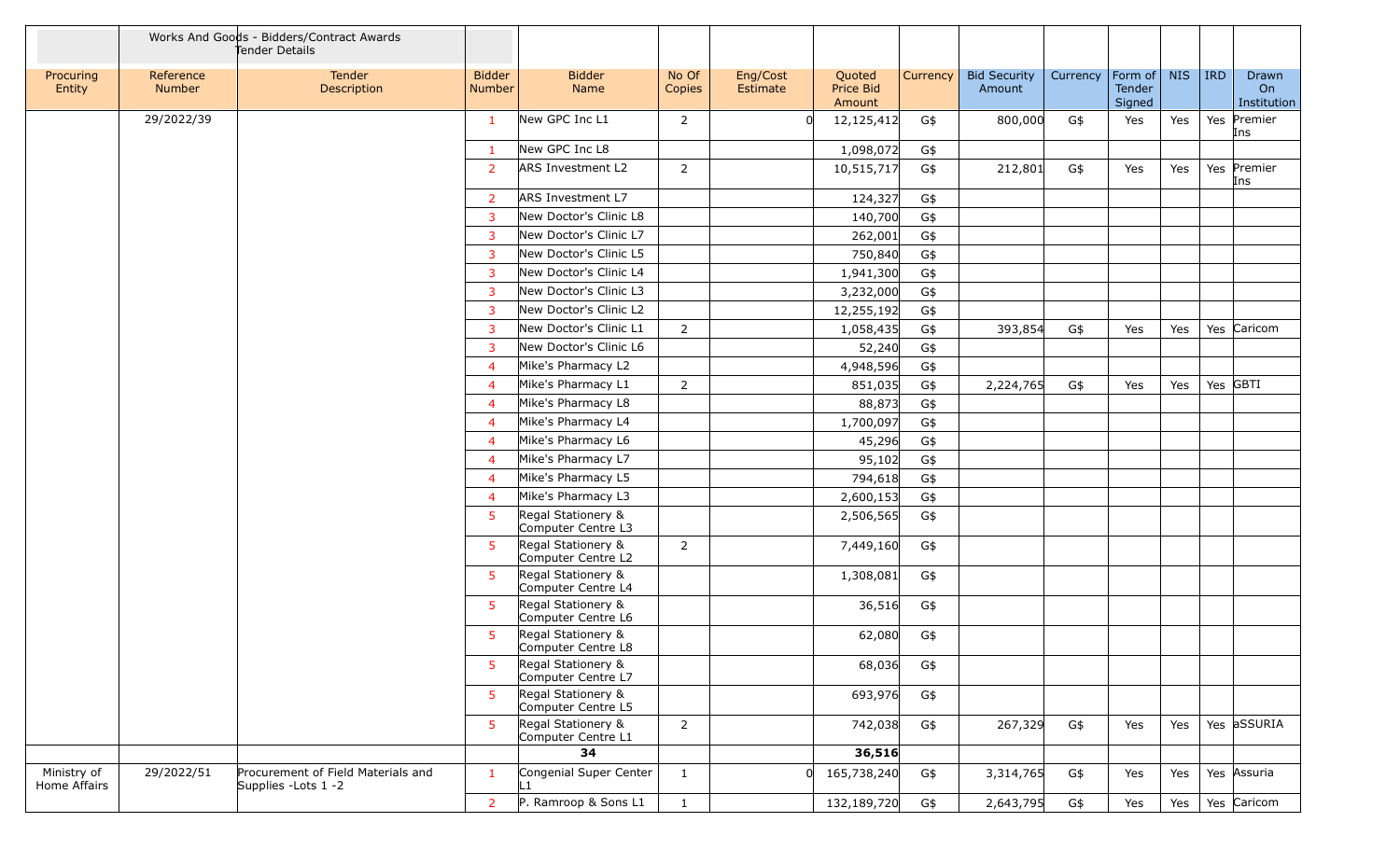|                            |                            | Works And Goods - Bidders/Contract Awards<br>Tender Details                                       |                         |                                           |                 |                      |                               |             |                               |             |                             |            |            |                                                          |
|----------------------------|----------------------------|---------------------------------------------------------------------------------------------------|-------------------------|-------------------------------------------|-----------------|----------------------|-------------------------------|-------------|-------------------------------|-------------|-----------------------------|------------|------------|----------------------------------------------------------|
| Procuring<br>Entity        | Reference<br><b>Number</b> | Tender<br>Description                                                                             | <b>Bidder</b><br>Number | <b>Bidder</b><br>Name                     | No Of<br>Copies | Eng/Cost<br>Estimate | Quoted<br>Price Bid<br>Amount | Currency    | <b>Bid Security</b><br>Amount | Currency    | Form of<br>Tender<br>Signed | <b>NIS</b> | <b>IRD</b> | Drawn<br>On<br>Institution                               |
|                            | 29/2022/51                 |                                                                                                   | 3                       | Ideal Auto Inc L2                         | 2               |                      | 29,640,000                    | G\$         | 592,800                       | G\$         | Yes                         | Yes        | Yes        | Nafico                                                   |
|                            |                            |                                                                                                   | $\overline{4}$          | S&K Const. Consul. Ser.<br>& Gen. Sup. L1 | $\overline{2}$  |                      | 20,381,000                    | G\$         | 407,620                       | G\$         | Yes                         | Yes        |            | Yes Caricom                                              |
|                            |                            |                                                                                                   | $5^{\circ}$             | Harjeet Int'l<br>Investments L1           | 3               |                      | 151,970,040                   | G\$         | 3,039,401                     | G\$         | Yes                         | Yes        |            | Yes Caricom                                              |
|                            |                            |                                                                                                   | 6                       | The New Doctor; s Clinic<br>l 1           | 2               |                      | 596,562,000                   | G\$         | 11,931,240                    | G\$         | Yes                         | Yes        |            | Yes Caricom                                              |
|                            |                            |                                                                                                   | $\overline{7}$          | BAC Supplies & L2                         | 0               |                      | 52,500,000                    | G\$         | 1,050,000                     | G\$         |                             |            |            |                                                          |
|                            |                            |                                                                                                   | $\overline{7}$          | BAC Supplies & L1                         | $\overline{2}$  |                      | 158,745,960                   | G\$         | 174,919                       | G\$         | Yes                         | Yes        |            | Yes Caricom                                              |
|                            |                            |                                                                                                   | 8                       | HR Distributors L1                        | $\overline{2}$  |                      | 210,192,420                   | G\$         | 4,340,000                     | G\$         | Yes                         | Yes        | Yes        | Assuria                                                  |
|                            |                            |                                                                                                   | 9                       | RRT Ent. & Auto Sales<br>L2               | $\overline{2}$  |                      | 33,390,000                    | G\$         | 667,800                       | G\$         | Yes                         | Yes        |            | Yes Premier<br>Ins                                       |
|                            |                            |                                                                                                   | 10                      | BM Soat Auto Sales L2                     | $\mathbf 0$     |                      | 21,000,000                    | G\$         | 420,000                       | G\$         | Yes                         | Yes        |            | Yes GTM                                                  |
|                            |                            |                                                                                                   | 11                      | SP WW Import & Export<br>(A t)            |                 |                      | 447,486,840                   | G\$         |                               |             |                             |            |            |                                                          |
|                            |                            |                                                                                                   | 11                      | SP WW Import & Export<br>ll 1             | 1               |                      | 447,486,840                   | G\$         | 8,949,736                     | G\$         | Yes                         | Yes        |            | Yes Caricom                                              |
|                            |                            |                                                                                                   | 12                      | Rudisa Motor Company<br>Guy Inc L2        | $\overline{2}$  |                      | 7,296,000                     | G\$         | 128,000                       | G\$         | Yes                         | Yes        |            | Yes GTM                                                  |
|                            |                            |                                                                                                   | 13                      | Marics & Company Ltd                      | $\mathbf{1}$    |                      | 17,736,617                    | G\$         | 354,732                       | G\$         | Yes                         | Yes        |            | Yes Assuria                                              |
|                            |                            |                                                                                                   | 14                      | Memorex Enterprises                       | $\mathbf{1}$    |                      | 150,222,360                   | G\$         | 3,004,447                     | G\$         | Yes                         | Yes        |            | Yes Assuria                                              |
|                            |                            |                                                                                                   | 15                      | Supergraphics L1                          | $\overline{2}$  |                      | 275,505,600                   | G\$         | 5,520,000                     | G\$         | Yes                         | Yes        |            | Yes Premier<br>Ins                                       |
|                            |                            |                                                                                                   | 16                      | Beharry Automotive Ltd<br>L <sub>2</sub>  | 1               |                      | 30,358,301                    | G\$         | 607,166                       | G\$         | Yes                         | Yes        |            | Yes Nafico                                               |
|                            |                            |                                                                                                   | 17                      | Ansa Motors Guyana Inc<br>12              | 1               |                      | 14,592,000                    | G\$         | 291,840                       | G\$         | Yes                         | Yes        |            | Yes Premier<br>Ins                                       |
|                            |                            |                                                                                                   | 18                      | Paradise Food Product<br>L2               | 3               |                      |                               | G\$         | 3,711,100                     | G\$         | No                          | Yes        | Yes        | FTP Com.<br>but not<br>signed                            |
|                            |                            |                                                                                                   | 19                      | Car Care Ent. L2                          |                 |                      | 23,200,000                    | G\$         |                               |             |                             |            |            |                                                          |
|                            |                            |                                                                                                   | 19                      | Car Care Ent L1                           | 2               |                      | 11,231,800                    | G\$         | 688,636                       | G\$         | Yes                         | Yes        |            | Yes Citizen<br>Bank                                      |
|                            |                            |                                                                                                   | 20                      | Massy Motors Guy. Ltd<br>12               | $\overline{2}$  |                      | 19,800,000                    | G\$         | 396,000                       | G\$         | Yes                         | Yes        | Yes RBL    |                                                          |
|                            |                            |                                                                                                   | 21                      | Ele's Trading &<br>Hardware L1            | $\overline{2}$  |                      | 169,178,340                   | G\$         | 3,383,366                     | G\$         | Yes                         | Yes        |            | Yes Caricom                                              |
|                            |                            |                                                                                                   | 22                      | AZ Halaal Butchery L1                     | $\mathbf{1}$    |                      | 173,558,040                   | G\$         | 3,471,161                     | G\$         | Yes                         | Yes        |            | Yes Premier                                              |
|                            |                            |                                                                                                   |                         | 25                                        |                 |                      |                               |             |                               |             |                             |            |            |                                                          |
| Ministry of<br>Agriculture | 51/2022/21                 | Supply of High Density Polythylene<br>(HDPE) Tubes for the Brackish Water<br>Shrimp Project Reg 6 | $\mathbf{1}$            | Brick & Mortar<br>Construction Services   | $\mathbf{1}$    |                      | 0                             | $\mathbf 0$ |                               | $\mathbf 0$ | No                          | Yes        |            | Yes FTP signed<br>not Com,<br>No bid<br>Security<br>Seen |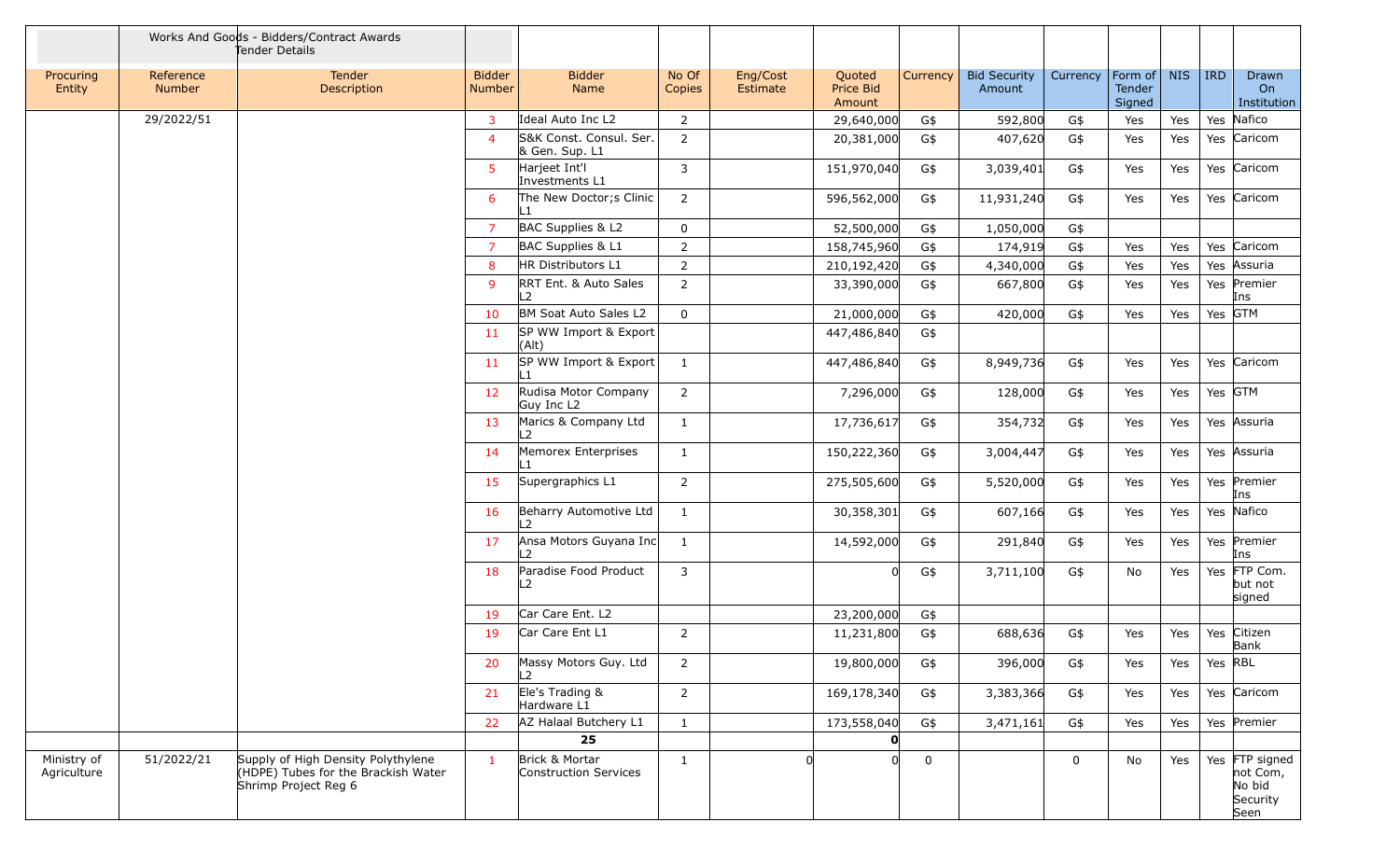|                     |                     | Works And Goods - Bidders/Contract Awards<br>Tender Details |                                |                                          |                 |                      |                               |          |                               |          |                             |            |            |                            |
|---------------------|---------------------|-------------------------------------------------------------|--------------------------------|------------------------------------------|-----------------|----------------------|-------------------------------|----------|-------------------------------|----------|-----------------------------|------------|------------|----------------------------|
| Procuring<br>Entity | Reference<br>Number | Tender<br>Description                                       | <b>Bidder</b><br><b>Number</b> | <b>Bidder</b><br>Name                    | No Of<br>Copies | Eng/Cost<br>Estimate | Quoted<br>Price Bid<br>Amount | Currency | <b>Bid Security</b><br>Amount | Currency | Form of<br>Tender<br>Signed | <b>NIS</b> | <b>IRD</b> | Drawn<br>On<br>Institution |
|                     | 51/2022/21          |                                                             | $\overline{2}$                 | Syraj Prakash<br>Contracting Services L2 |                 |                      | 6,318,000                     | G\$      |                               |          |                             |            |            |                            |
|                     |                     |                                                             | $\overline{2}$                 | Syraj Prakash<br>Contracting Services L3 |                 |                      | 5,944,968                     | G\$      |                               |          |                             |            |            |                            |
|                     |                     |                                                             | $\overline{2}$                 | Syraj Prakash<br>Contracting Services L1 | $\mathbf{1}$    |                      | 5,724,000                     | G\$      |                               |          | Yes                         | Yes        | Yes        | No bid<br>Security<br>Seen |
|                     |                     |                                                             | 3                              | General Marine Co. L3                    |                 |                      | 7,919,677                     | G\$      |                               |          |                             |            |            |                            |
|                     |                     |                                                             | $\mathbf{3}$                   | General Marine Co. L2                    |                 |                      | 7,304,748                     | G\$      |                               |          |                             |            |            |                            |
|                     |                     |                                                             | 3                              | General Marine Co. L1                    | $\overline{2}$  |                      | 5,552,444                     | G\$      | 415,538                       | G\$      | Yes                         | Yes        |            | Yes Premier<br>Ins         |
|                     |                     |                                                             | $\overline{4}$                 | David Persaud<br>Investment Ltd L3       |                 |                      | 5,450,776                     | G\$      |                               |          |                             |            |            |                            |
|                     |                     |                                                             | $\overline{4}$                 | David Persaud<br>Investment Ltd L2       |                 |                      | 4,770,558                     | G\$      |                               |          |                             |            |            |                            |
|                     |                     |                                                             | $\overline{4}$                 | David Persaud<br>Investment Ltd L1       | $\overline{2}$  |                      | 3,407,423                     | G\$      | 350,000                       | G\$      | Yes                         | Yes        |            | Yes Demerara<br>bank       |
|                     |                     |                                                             | $5^{\circ}$                    | Ele's Trading &<br>Hardware L3           |                 |                      | 6,460,890                     | G\$      |                               |          |                             |            |            |                            |
|                     |                     |                                                             | $5^{\circ}$                    | Ele's Trading &<br>Hardware L2           |                 |                      | 5,800,476                     | G\$      |                               |          |                             |            |            |                            |
|                     |                     |                                                             | 5                              | Ele's Trading &<br>Hardware L1           | 1               |                      | 3,927,300                     | G\$      | 323,893                       | G\$      | Yes                         | Yes        |            | Yes Caricom<br>Ins         |
|                     |                     |                                                             | 6                              | Dax Contractimg<br>Services L2           |                 |                      | 14,820,000                    | G\$      |                               |          |                             |            |            |                            |
|                     |                     |                                                             | 6                              | Dax Contractimg<br>Services L1           | $\mathbf{1}$    |                      | 9,805,000                     | G\$      | 800,000                       | G\$      | Yes                         | Yes        |            | Yes Caricom<br>Ins         |
|                     |                     |                                                             | 6                              | Dax Contractimg<br>Services L3           |                 |                      | 11,510,000                    | G\$      |                               |          |                             |            |            |                            |
|                     |                     |                                                             | $\overline{7}$                 | Mings Product &<br>Services Ltd L3       |                 |                      | 4,781,730                     | G\$      |                               |          |                             |            |            |                            |
|                     |                     |                                                             | $\overline{7}$                 | Mings Product &<br>Services Ltd L2       |                 |                      | 4,490,460                     | G\$      |                               |          |                             |            |            |                            |
|                     |                     |                                                             | $\overline{7}$                 | Mings Product &<br>Services Ltd L1       | $\overline{2}$  |                      | 3,190,176                     | G\$      | 269,440                       | G\$      | Yes                         | Yes        |            | Yes Republic<br>Bank       |
|                     |                     |                                                             | $8 -$                          | S. Jagmohan Const &<br>Gen Sup. Inc. L3  |                 |                      | 7,400,000                     | G\$      |                               |          |                             |            |            |                            |
|                     |                     |                                                             | 8                              | S. Jagmohan Const &<br>Gen Sup. Inc. L2  |                 |                      | 9,750,000                     | G\$      |                               |          |                             |            |            |                            |
|                     |                     |                                                             | 8                              | S. Jagmohan Const &<br>Gen Sup. Inc. L1  | $\overline{2}$  |                      | 15,900,000                    | G\$      | 400,000                       | G\$      | Yes                         | Yes        |            | Yes Premier<br>Ins         |
|                     |                     |                                                             | 9                              | Gafsons Industries Ltd<br>L3             |                 |                      | 6,161,700                     | G\$      |                               |          |                             |            |            |                            |
|                     |                     |                                                             | 9                              | Gafsons Industries Ltd<br>L2             |                 |                      | 5,112,900                     | G\$      |                               |          |                             |            |            |                            |
|                     |                     |                                                             | 9                              | Gafsons Industries Ltd<br>ll 1           | $\overline{2}$  |                      | 3,746,040                     | G\$      | 300,000                       | G\$      | Yes                         | Yes        |            | Yes Republic<br>Bank Ltd   |